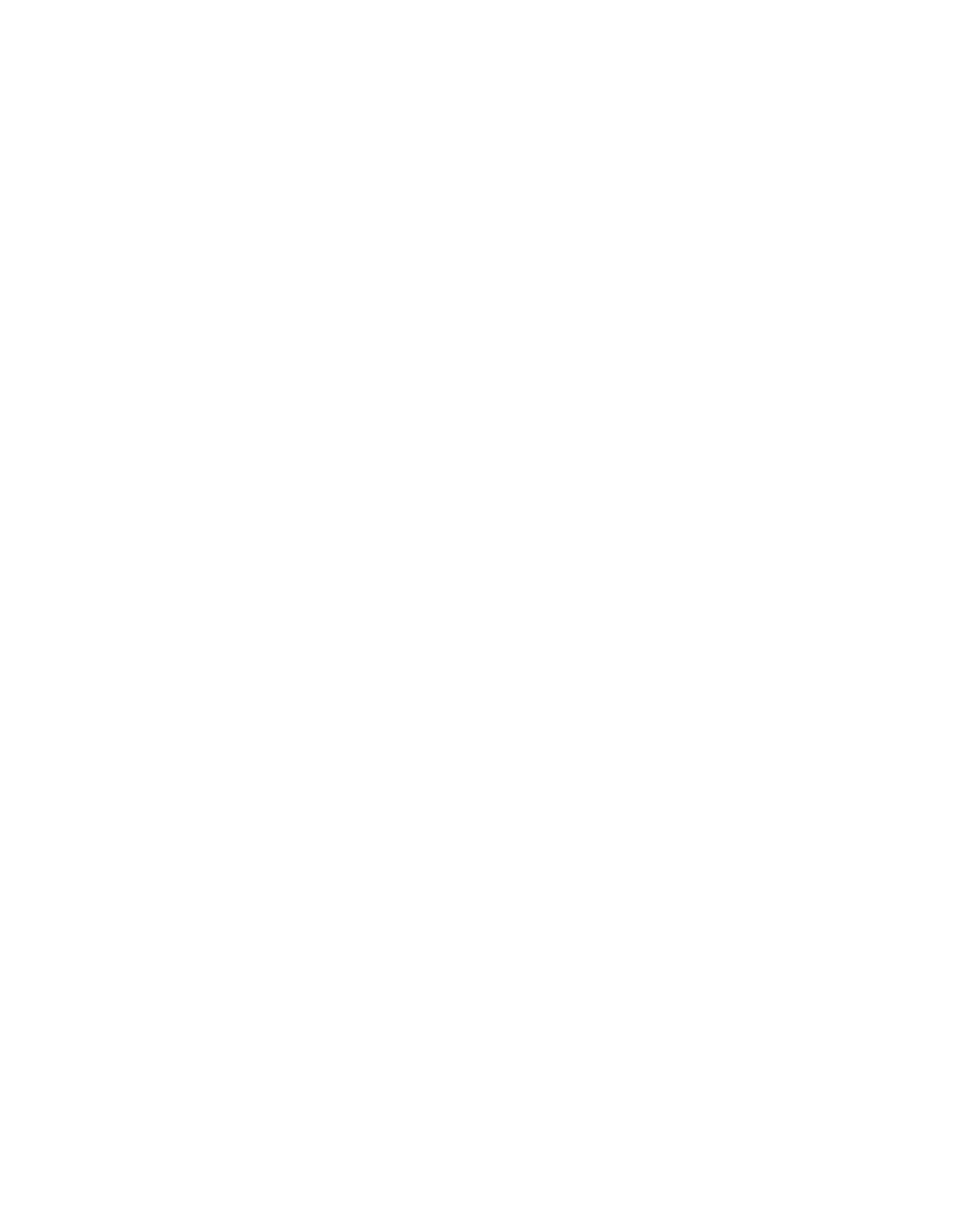## *The Washington Map Society*

#### **OFFICERS, 2009–2010**

**Howard Lange** *President*

**Dennis M. Gurtz** *Vice President*

**Peter Porrazzo** *Treasurer*

**Steven J. Vogel** *Secretary*

#### **BOARD OF DIRECTORS 2009–2010**

**Ted Callaway, Hal Hardaway, Jeffrey Katz, Chas Langelan, James Lightfoot, J.C. McElveen, Harold Meinheit**

> **Thomas F. Sander** Editor, *The Portolan* Post Office Box 10793 Burke VA 22009-0793 USA E-mail: Sanderva@erols.com

#### **SEND ALL NON-PORTOLAN CORRESPONDENCE TO:**

**John W. Docktor 3100 N. Highway A1A, PH A1 Ft. Pierce FL 34949-8831 USA E-mail: washmap@earthlink.net**

> **Cyrus Ala'i Imre Josef Demhardt Ralph E. Ehrenberg Peter van der Krogt Richard Pflederer** *Editorial Advisory Board*

**John A. Wolter** *Honorary Editorial Advisor*

**The Word Express, Inc** *Portolan Design and Layout*

*The Portolan* (ISSN 1096-1925) is published three times per year by the Washington Map Society. Annual subscription rates: US: \$37 (1<sup>st</sup> yr student rate \$25); Canada \$42; All other countries: \$56; Single Copy to U.S: \$14.00; Canada \$16; Other countries: \$20. All payments are to be made in U.S. currency. Internet Address: http://www. washmap.org

*Address all editorial correspondence to the Editor.* Viewpoints of the authors do not necessarily reflect those of the Society.

© 2010 Washington Map Society.

# *Inside*

|                                 | President's Spring 2010 Letter Howard Lange                                                                                                                           | 2  |
|---------------------------------|-----------------------------------------------------------------------------------------------------------------------------------------------------------------------|----|
|                                 | Washington Map Society Meetings                                                                                                                                       | 3  |
| <b>Exhibitions and Meetings</b> |                                                                                                                                                                       | 4  |
| Map Site Seeing                 |                                                                                                                                                                       | 5  |
|                                 | Ristow Prize Competition 2010                                                                                                                                         | 6  |
|                                 | Picturing a Networked Nation: Abraham Bradley's Landmark U.S. Postal Maps<br>Larry Caldwell and Michael Buehler                                                       | 7  |
|                                 | The Forgotten "First Map with the Name of AMERICA" (The 1520 Apianus<br>World Map: History, Census and Comparison with<br>Waldseemüller's 1507 World Map) Don McGuirk | 26 |
|                                 | Postwar Cartography and the Struggle to Build (and Destroy) the World Picture:<br>A Few Case Studies Matthew D. Mingus Ristow Winner 2009                             | 37 |
|                                 | Maps on Antique American Grandfather Clocks Daniel Trachtenberg                                                                                                       | 47 |
|                                 | Book Reviews: The Fourth Part of the World Pete Porrazzo                                                                                                              | 48 |
|                                 | The Book of Michael of Rhodes: A 15th Century Maritime<br>Manuscript Richard Pflederer                                                                                | 50 |
|                                 | Mapping the Footsteps of the Apostle Paul Bert Johnson                                                                                                                | 52 |
|                                 | The Writings of David Thompson, Vol 1, The Travels Jim Walker                                                                                                         | 54 |
|                                 | Miniature Maps of Malta Howard Lange                                                                                                                                  | 56 |
|                                 | Juan Antonio González Cañaveras Planisferio o carta general<br>de la Tierra, Madrid 1800 Juan Ceva                                                                    | 58 |
|                                 | Strange Maps: An Atlas of Cartographic Curiosities J.B. Post                                                                                                          | 60 |
|                                 | A WMS Evening at the Folger Shakespeare Library Hal Hardaway                                                                                                          | 61 |
|                                 | Spotlight on the WMS Membership                                                                                                                                       | 62 |
|                                 | Cartographic Notes Thomas Sander                                                                                                                                      | 63 |
|                                 | Recent Publications Joel Kovarsky                                                                                                                                     | 66 |

# FROM THE EDITOR

Three important articles form the core of this issue. The 2009 Ristow Prize winning article on Post-World War I cartography contains names familiar to those who have studied geography or cartography. Abraham Bradley may be an unfamiliar name, but as the landmark Buehler-Caldwell article notes, he was instrumental in profiling the settlement of the United States in the late  $18<sup>th</sup>$  and early  $19<sup>th</sup>$  centuries. The 1520 Apianus world map was, until the 'discovery' of the 1507 Waldseemüller world map, the map cited as the first map to contain the word 'America.' The Apianus article relates information about the map and contains a census of copies known worldwide. Book reviews are a regular feature *of The Portolan* and the many in this issue will not disappoint in their breadth of interest and the exacting observations of the reviewers. Other regular features are here too, including 'Recent Publications' to keep you current with cartographic articles and books. Planning travels? Look at the 'Exhibitions and Meetings' and *www.docktor.com* so as not to miss map meetings and exhibits along the way.

Iom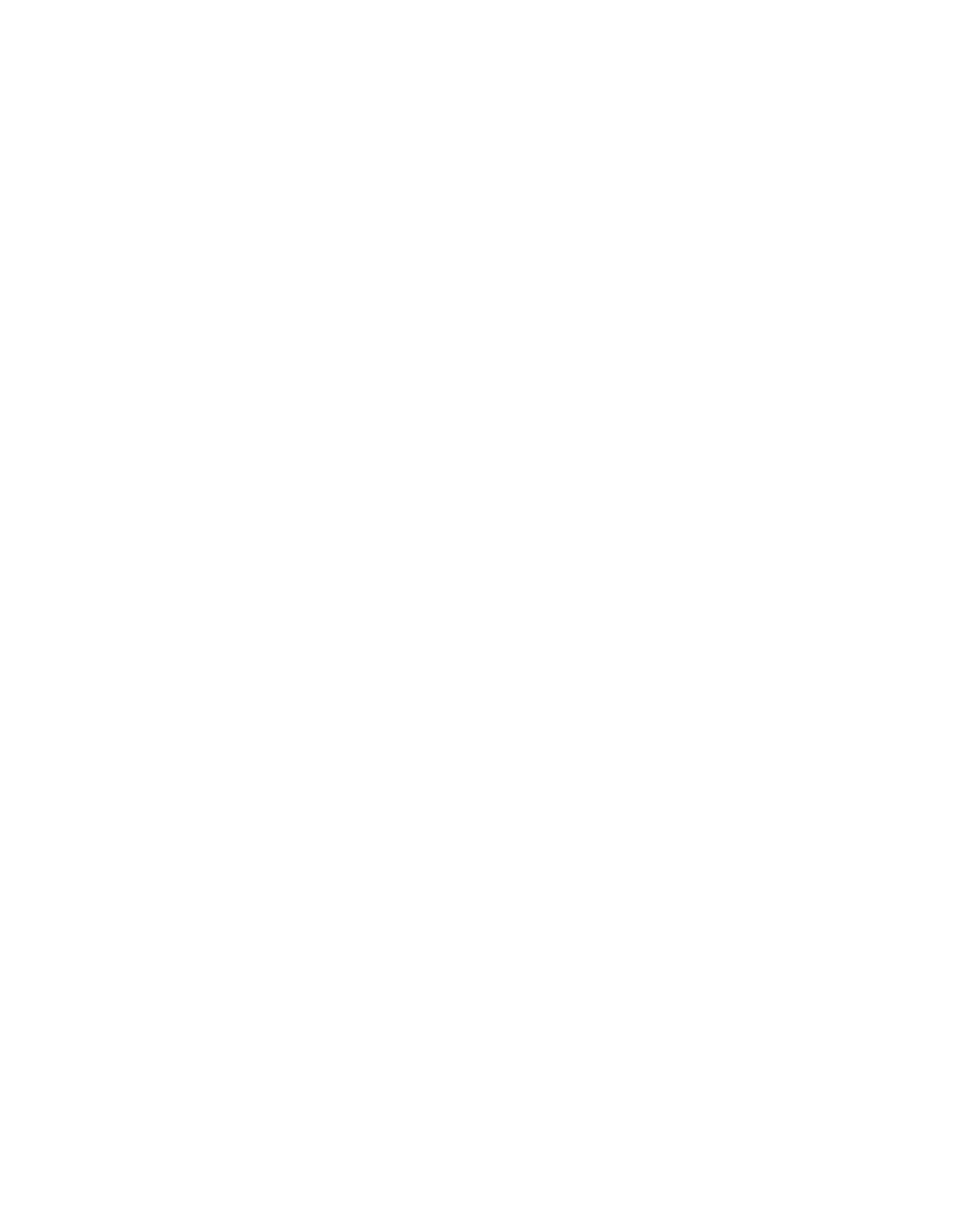*By Larry Caldwell and Michael Buehler*

European 1796 and 1825, First Assistant Postmaster<br>General Abraham Bradley, Jr. produced three re-<br>markable maps of the United States. Whereas con-<br>temporary maps by Lewis and Clark. Melish and others General Abraham Bradley, Jr. produced three remarkable maps of the United States. Whereas contemporary maps by Lewis and Clark, Melish and others achieved greatness as documents of American expansion, Bradley's contribution was to document American *connection,* the fast-growing network that carried the mail and bound the nation together. At the same time, his maps profile the settlement of the American republic in the late 18<sup>th</sup> and early 19<sup>th</sup> century. Bradley is now a little-known bureaucrat, but his cartographic contribution was significant and he deserves a place in the pantheon of early American mapmakers.

Bradley had a powerful intellect, first-rate legal training, strong management skills, and an astonishing capacity for hard work, all of which served him well as a central player in building the American postal system. In his key Post Office position, Bradley was able to create a vast information-sharing network of postmasters, postal contractors, surveyors and mapmakers. He was distinctly qualified—probably uniquely so—to compile postal maps of genuine merit.

Bradley's maps were for their time the most up-to-date and detailed maps of the United States that had yet been produced. As such they are invaluable documents which reveal the incredibly rapid expansion of American infrastructure and settlement in the post-independence period. These maps inaugurated 170 years of mapmaking by the Post Office Department and were themselves not superseded until David H. Burr published his *American Atlas*  of regional postal maps in 1839.<sup>1</sup> The Bradley maps have broader significance as the product of the first systematic, nationwide mapping program of a young Federal government, whose unparalleled resources and needs made it a principal participant in the rise of American cartography.

#### **THE POST OFFICE SYSTEM**

By any measure, the early United States Post Office was a large and fast-growing business. The year before Bradley joined in 1792 as a clerk, the country had only 89

post offices and 1,905 miles of post roads. By 1830, the year after Bradley's departure, the network had grown to 8,450 post offices and 115,176 miles of post roads.<sup>2</sup> During the Bradley era, the U.S. Post Office dominated the Federal government, accounting at times for over 75% of all Federal employees. The Department was the largest peacetime organization in the United States until it was surpassed by the Pennsylvania Railroad Corporation in the early 1870s.<sup>3</sup>

Prior to the establishment of the spoils system in 1829 and the resulting purges of Bradley and other senior managers and key local postmasters by President Jackson, the Post Office was also an efficient and profitable enterprise.<sup>4</sup> It attracted a talented management and clerical staff who held some of the best-paying jobs in the country. Mail was carried by stagecoach, horseback, and steamboat. Railroads began hauling mail after 1830. Mail carriage was outsourced to lower-cost private mail contractors, contracts were frequently rebid, and standards for hour-by-hour pickup-and-delivery schedules and the integrity of carried product were tightly enforced. Although some mail routes and mail contracts were politically allotted, Congress from the start required an annual review of unprofitable routes.<sup>5</sup>

Mail delivery frequency to most post offices ranged from twice a day to once a week, depending on their size and location. Distribution centers, part of a hub-and-spoke system similar to one Federal Express uses today, were established in 1800 and continuously improved.<sup>6</sup> The flow of cash within the Post Office system was handled according to banking standards, and the revenue from every letter and periodical was recorded in financial reports prepared by local postmasters for Post Office headquarters review.<sup>7</sup> These local postmasters, while often appointed through a political filter, were paid primarily on commission based on a percentage of revenue they generated. Incompetent or corrupt postmasters were summarily removed. By 1825, the Postmaster General and three headquarters executives—supported by 23 clerks, two bookkeepers, and two messengers—managed about 45 distribution centers, 7,500 post offices, and 700 mail contractors.8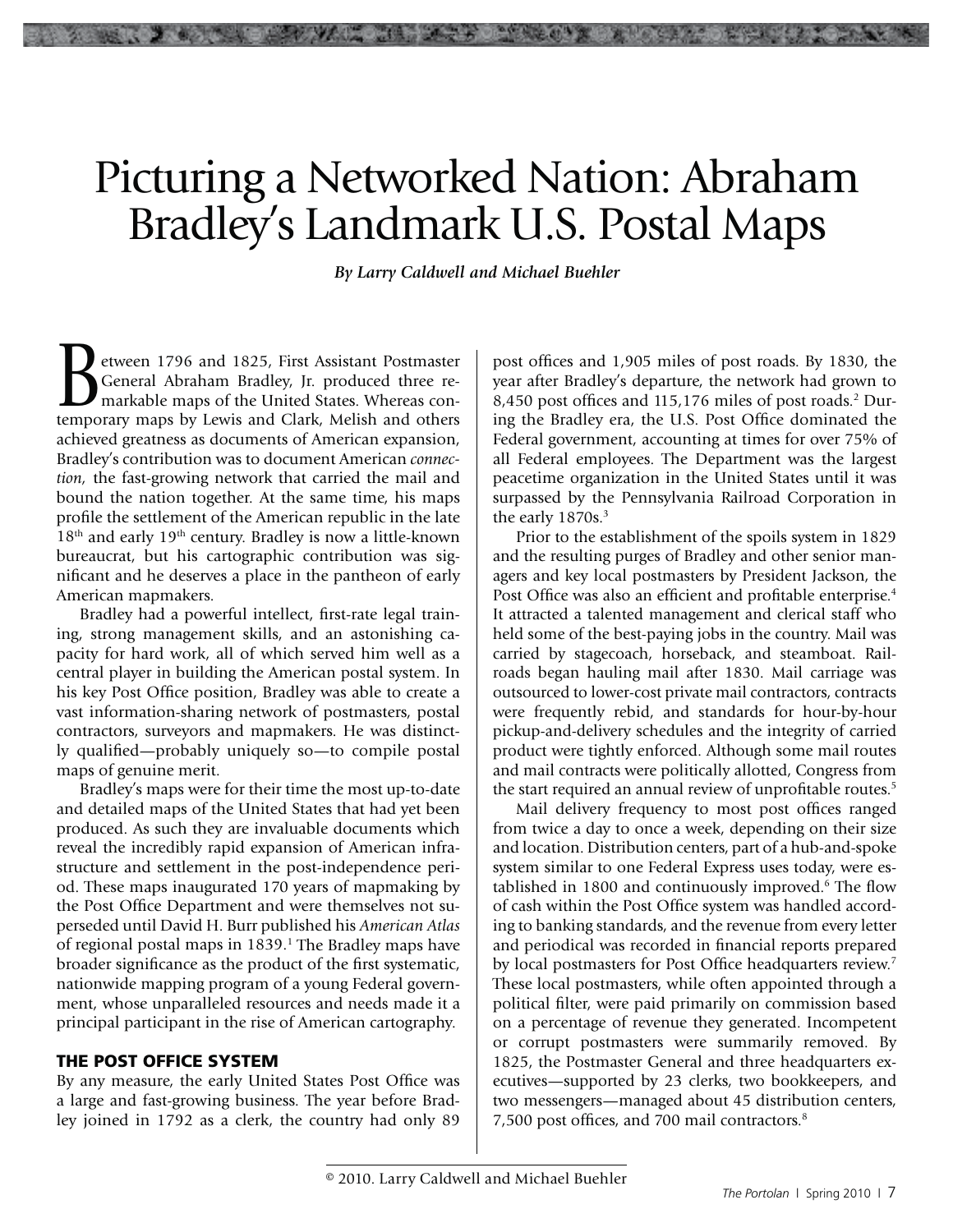As a matter of policy, the growth of the postal system tracked, and in many cases fostered, the nation's territorial expansion. Certain immature mail routes were subsidized in order to encourage migration to the West and to the South. To keep an increasingly dispersed population informed, relatively high postage levied on letters subsidized the low-cost carriage of newspapers and freefranked mail from Congress. Over the Bradley years, newspapers generated 3–15% of revenue and 70–95% of weight in the postal system.<sup>9</sup> The volume generated by both of these subsidy programs had the effect of accelerating development of the postal network across the countryside.

#### **THE CARTOGRAPHIC CONTEXT**

From the beginning, the postal system needed to be visually profiled in detail. Accurate "working" maps were needed for planning and operating mail routes, setting pickup-and-delivery schedules, assisting postal workers in post offices and distribution centers in sorting mail, establishing new post offices, negotiating contracts with carriers, and educating Washington politicians responsible for overseeing the Post Office. The need was recognized early. In a message to Congress in 1790, Samuel Osgood, the first Postmaster General appointed after ratification of the U.S. Constitution, stated, "The General Post Office is subject to many inconveniences for the want of a survey and map of the roads of the United States."10 To address this gap, the Post Office Act of 1792 specifically directed the Postmaster General to "cause the post-roads to be surveyed, and maps made thereof, by Christopher Colles, agreeable to his report on the petition of the said Christopher Colles."11 Colles was the surveyor and publisher of the 1789 *A Survey Of The Roads Of The United States of America*, the first and only volume of an uncompleted attempt to map all of the major roads in America. No records have been found to indicate that his postal road proposal was ever executed.

The commercial maps of the entire United States available in the mid-1790's were not adequate for the Post Office. Those by Abel Buell (1784), William McMurray (1784), and Osgood Carleton (1791) were outdated, too small in scale, and/or did not provide the necessary high level of geographic, political and road detail. Aaron Arrowsmith's *Map of the United* States, issued in London on January 1, 1796, did have sufficient scale and even depicted much of the national road network, but would have

required major re-engraving to accommodate the additional information required on a postal map.

大正 防御 演

On the other hand, Federal mapping activity of the day was too specialized. The U.S. Army's cartographic activity generated maps either too tactical (forts, battlefields, etc.) or focused on areas which were unsettled and not yet in need of postal service. The Survey of Public Lands, under the Treasury Department until 1812 and then under the independent General Land Office, profiled thousands of square miles each year, but focused only on areas lying in the public domain and not yet settled. The United States Coast Survey was established by Jefferson in 1807, but its purview was confined to American coastal waters, and its first charts were not even issued until 1839.

The task of creating the maps necessary to manage the rapidly growing U.S. postal system was assumed by Abraham Bradley.

#### **THE MAN: ABRAHAM BRADLEY, JR. (1767–1838)**

Bradley was born in Litchfield, Connecticut and practiced law from 1788–1791 in Wilkes-Barre, Pennsylvania, first as an attorney and later as a county judge. He had spent several years studying law in Litchfield under the eminent Tapping Reeve, who had established the country's most prominent law school and formulated a curriculum that became the foundation of modern American legal education.12 Over the years, Reeve taught nearly two hundred of America's most significant political leaders and judges, including such men as John C. Calhoun and Aaron Burr. Reeve himself later became Chief Justice of the Connecticut Supreme Court.<sup>13</sup> When Timothy Pickering, a fellow Wilkes-Barre judge, was appointed Postmaster General by George Washington in 1791, Bradley joined him as his confidential clerk shortly thereafter in 1792. In 1800, Bradley was named First Assistant Postmaster General by Pickering's successor Joseph Habersham. Abraham's brother Phineas, a medical doctor by training, joined the Post Office as a clerk in 1801 and in 1818 was appointed to the key position of Second Assistant Postmaster General.<sup>14</sup> The Bradley brothers were considered the Post Office brain trust, running the operations under the Postmaster General. In 1829, when Abraham refused to acquiesce to the replacement of highly-competent senior postal officials under Jackson's new spoils system, he and his brother were terminated.<sup>15</sup> Following Abraham's firing, one paper wrote: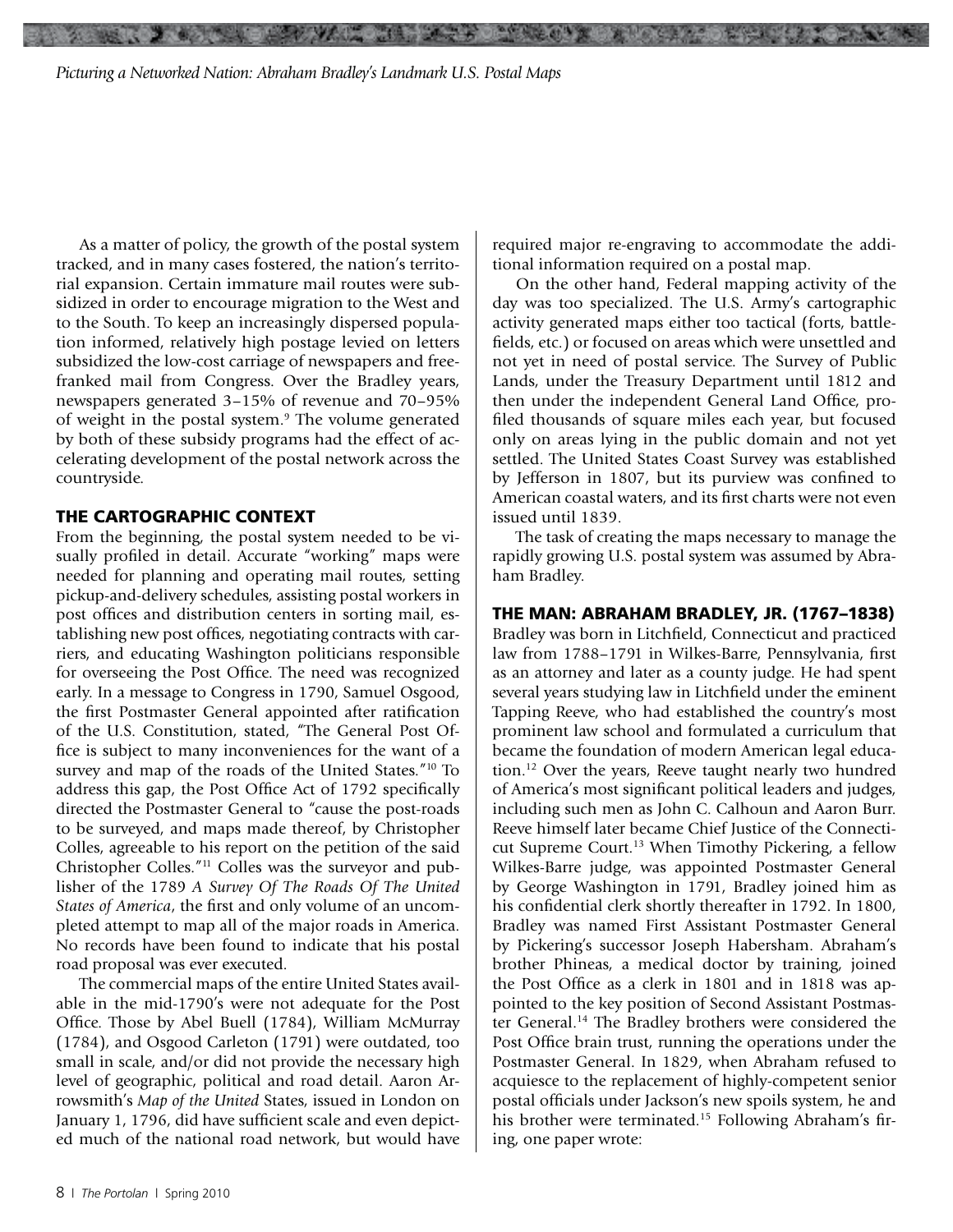"He has fulfilled the duties of [his office] with eminent ability, undoubted integrity, and has acquired the respect and esteem of all who knew him, by his urbanity, promptness and vigilance as a public officer…. We venture to say that there does not exist an objection to Bradley as a public officer, save in his political opinions."16

The duties assigned to Abraham Bradley varied during the years in which he served with six different Postmasters General. He was at times responsible for establishing mail routes linking the post office locations approved by Congress; conducting the bidding for mail carriage contracts; $17$  evaluating the performance of and paying the mail carriers; overseeing the accounting function for the entire system; enforcing the accounting of funds handled by the local postmasters; managing the flow of cash between the head office and the local post offices; evaluating local postmaster performance; fielding complaints about poor mail service and investigating lost or stolen mail; submitting required reports to Congress and answering periodic Congressional inquiries. Bradley also served as President of the Union Bank of Georgetown, Washington, D.C., using this bank to pay mail contractors with banknotes which he himself signed.18

Bradley was not a trained surveyor or cartographer, although he may have assisted his land-surveyor father in his youth. He was a meticulous and scholarly man who managed a major enterprise. A Bradley descendant called him a "…book man; in his hours of leisure [he] loved study, talked philosophy and metaphysics, was fond of abstruse speculations, and wrote well on every subject on which he chose to employ his pen."19 Beyond all other interests and responsibilities, he created and published postal maps.

#### **THE MAPS**

Before examining Bradley's maps individually, an overview may be useful. Bradley published postal maps of the United States in 1796, 1804, and ca. 1825, each printed from a different set of four engraved plates. Advertisements in 1829 for a "Map of the U. States on a new plan" raise the possibility of a fourth map, though no examples have been located.<sup>20</sup> The maps show the geographical information one would expect; but they were executed on a relatively large scale in order to depict the network of post roads, the mileage between major local post offices,

county names and boundaries, and the emerging grid of townships on the public lands. Bradley's 1796 map actually included *every* post office in the country as well as a complete timetable of delivery/pickup schedules on the principal north/south postal route along the East Coast. The three maps were successively larger, reflecting the addition of States and Territories and the additional postal roads and post offices they necessitated. The maps have other interesting and important differences reflecting the state of the nation, the changing postal network, and newly-available cartographic information.

use anno

Both the 1796 and 1804 maps were updated in revised states as post roads and post offices were added and discontinued, but thus far the 1825 map is known only in a single state. The last known state of the 1804 map is 1812. This 13-year gap between the 1812 and 1825 maps strikes the authors as implausibly long, given the known pattern of publication at regular intervals between 1796 and 1812, the rapid expansion of the American postal network during the period, and Bradley's methodical style.

It is believed that a Bradley map was found in most large post offices across the country as a convenience to retail customers.21 Post Office committees in the U.S. Senate and U.S. House of Representatives used the maps in executing their oversight functions.<sup>22</sup> Bradley maps were probably used by other government agencies. The maps were also sold to the general public by subscription and post-publication sale, often with advertisements such as the following:

#### "*NEW MAP OF THE UNITED STATES*

"Bradley's Map of the United States, in which all the Postroads and Post Offices are accurately laid down, and the distance in miles between respective Offices expressed in figures. This kind of information, so particularly useful to Post Masters cannot fail to be of general utility."23

Bradley himself, rather than the U.S. Post Office, appeared to own the rights to the maps. He was personally granted a copyright on the 1796 map by the District of Pennsylvania<sup>24</sup> and received a similar copyright on the 1804 map. No copyright is known for the 1825 map, but purchases of this map by the Post Office during the 1827– 29 period were made directly from Bradley.25 Finally, the 1829 newspaper story publicizing a "new" map implied Bradley's ownership, as it called for readers to purchase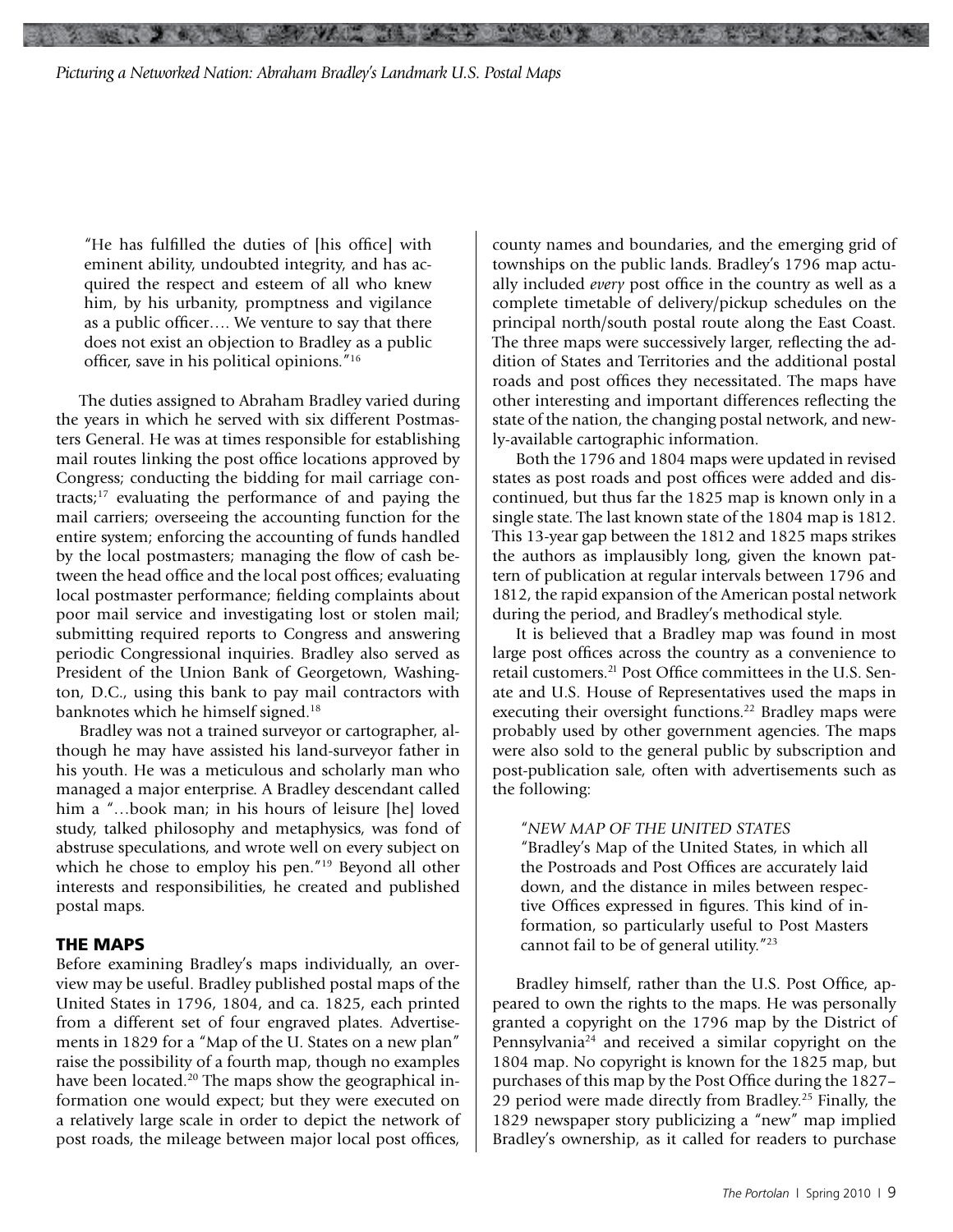the map since "He is now advanced in life and has a large family to support..."<sup>26</sup>

Bradley's maps are today very rare. We have identified 44 complete and 5 partial examples in institutional and private collections. Given the number of post offices operating and the fact that these maps were also sold to other governmental departments and to individuals, the survival rate seems very low.

The following table provides an overview of the maps:

| DATE OF 1ST<br><b>PUBLICATION</b> | SIZE (H X W,<br>IN $CM.$ ) <sup>27</sup> | <b>SCALE</b> | <b>KNOWN</b><br><b>STATES</b> | <b>EXAMPLES</b><br><b>LOCATED</b> |
|-----------------------------------|------------------------------------------|--------------|-------------------------------|-----------------------------------|
| 1796                              | 88 x 94                                  | 1:2.400.000  | 4                             | 22(2)<br>incomplete)              |
| 1804                              | 98 x 132                                 | 1:1.940.000  | 4                             | 24 (3<br>incomplete)              |
| ca. 1825                          | 119 x 156                                | 1:1,774,000  |                               | 3                                 |

Heretofore, no comprehensive study of these maps has been undertaken, though contributions have been made by Ristow, Rumsey, and Wheat and Brun. Immediately below is a summary description of the three maps, and an Appendix provides a provisional discussion of the variant states of each map. It should be noted that Bradley also contributed two small maps to Jedidiah Morse's 1797 and 1804 *The American Gazetteer.* These maps are not postal maps, do not present any cartographic advances, and will not be addressed here.

#### *The 1796 Map*

Bradley's first map (Figure 1) was published in Philadelphia with the imposing title *Map of the United States exhibiting post-roads, the situations, connections & distances of the post-offices, stage roads, counties, ports of entry and delivery for foreign vessels, and the principal rivers.* The northeastern sheet bears its own variant title, scale bar and explanatory table, the imprint of Philadelphia engraver "J[ames] Smither," and a copyright date of April 25, 1796. It was almost certainly first issued separately, though we have located only a single such example, lacking both the Smither imprint and copyright date.<sup>28</sup> The complete map in four sheets was deposited for copyright on September 26, 1796,<sup>29</sup> with the three additional sheets apparently engraved by William

Harrison, Jr., a well-connected, second-generation engraver and printer also based in Philadelphia. This four-sheet map, considered state two, was updated and reissued twice, both times bearing a copyright date of September 26, 1796. Based on the numbers of post offices depicted, these subsequent states can be dated 1797 and 1800 respectively.<sup>30</sup> The four states are summarized in the Appendix.<sup>31</sup>

The map was large for its time, measuring 88cm by 94cm at the neat line. A trapezoidal projection was employed and the prime meridian set at Washington, D.C., both features being repeated on the 1804 and ca. 1825 maps. This projection may have appealed to Bradley because it had been employed on Mitchell's seminal map of the British colonies, and minimizes distortion while being relatively simple to execute.<sup>32</sup> The map's coverage extends just beyond the Mississippi River and includes parts of East and West Florida and much of Quebec, thus depicting the country in its entirety with the exception of the northern extremities of Maine. Distinctive geographic features include a significant distortion of the Great Lakes, a loose depiction of the Appalachians using the archaic "molehill" style, and increasingly sparse detail in the areas west of the mountains. Politically, the map depicts the new states of Kentucky, Tennessee and Vermont and—for the first time on a map of the United States—county names as well as townships surveyed in Maine, New York and Ohio.

What makes the map extraordinary is its depiction of the American postal system in a single coherent image. It shows every one of the roughly 450 existing post offices<sup>33</sup> and every postal route, with distinctive symbols differentiating "post roads," "post roads established by contract," and "post and stage roads." Each route is marked to indicate the mileage between post offices. The varying density of the network displayed on the map serves as a profile of national expansion and development—dense in the Northern and Middle States, less so in the South, and almost non-existent west of the Appalachians.

A striking element on the map is a separately-engraved chart entitled "Progress of the Mail on the Main Line," pasted on to the blank lower right section of the map. With great economy and clever design, the chart shows the delivery schedule for post offices along the nation's main East Coast route from Brewers, Maine to St. Mary's, Georgia. For reasons unknown the chart was engraved not by William Harrison, Jr., but by fellow Philadelphian William Barker.

An interesting anecdote testifies to the esteem in which the map was held. It concerns a visit paid to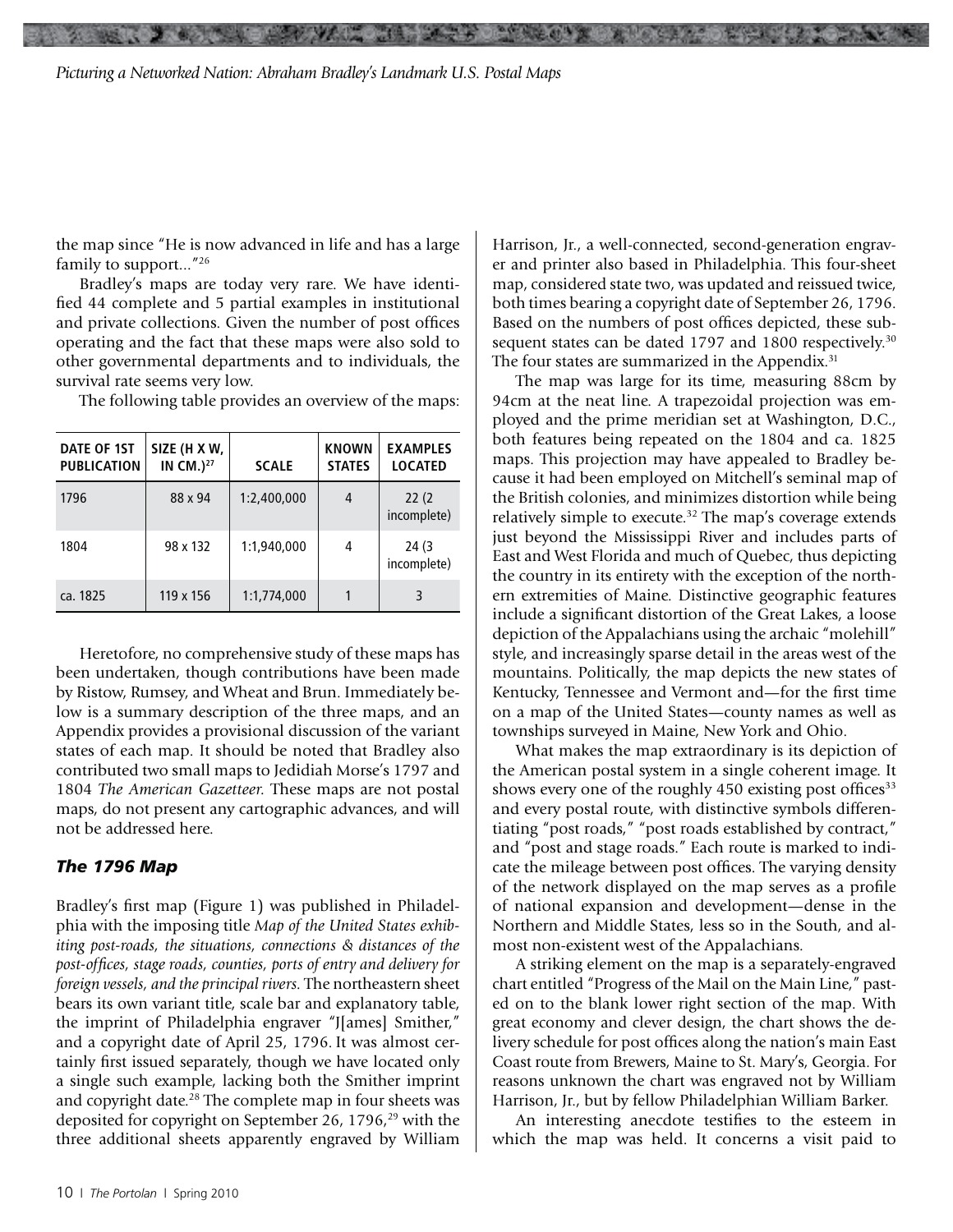

w

**Figure 1**. Abraham Bradley, *Map of the United States,* (1796), 2nd state. Courtesy of the Library of Congress, Geography and Map Division. Viewable online at *http://memory.loc.gov/cgi-bin/query/D?gmd:1:./temp/~ammem\_NrF8*::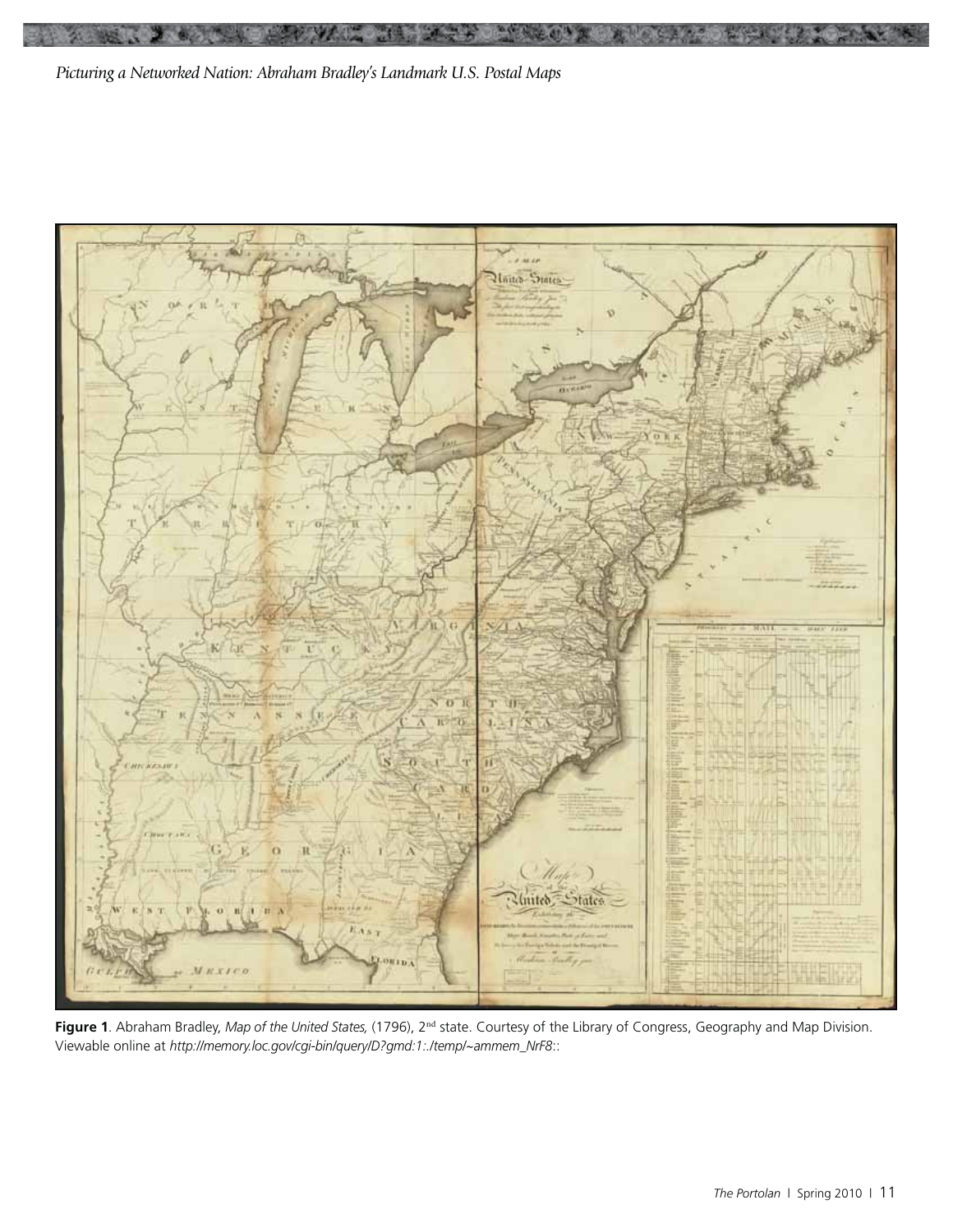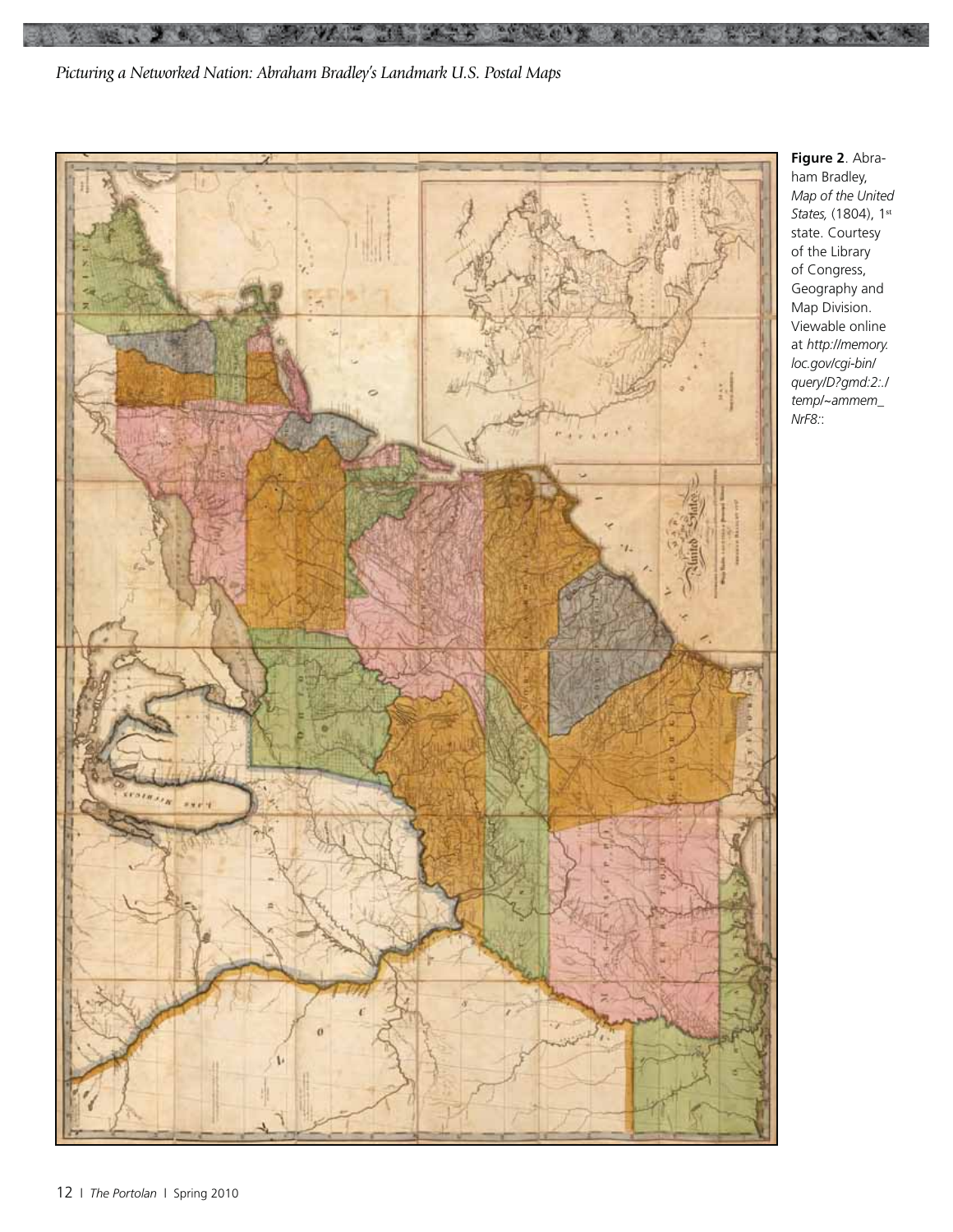George Washington in 1797 by Louise Philippe, the future French King:

"They [the French visitors] announced to the General their purpose of exploring the mysterious interior of America. He was much interested; he took a copy of Abraham Bradley's recent map of the United States and on it traced in red ink a recommended itinerary. Years later King Louis Philippe liked to impress American visitors by unfolding his map and pointing to the red line drawn by the hand of the great Washington."34

#### *The 1804 map*

Bradley's 1796 map was soon rendered obsolete. The postal system had grown from about 450 post offices as shown on Bradley's 1796 map to 1,405 post offices in 1804.35 More importantly, the 1803 purchase of more than 800,000 square miles of the French Louisiana Territory had markedly expanded the country. On August 29, 1803, Bradley wrote to President Jefferson, "The great alterations which have taken place in the U.S. since my map was first published have rendered it of little use & I have for sometime suspended the sale."36 A full depiction of the expanded United States and the inclusion of its hundreds of new post offices were essential for future system planning and route contracting.

Also in his August 23, 1803 letter to Jefferson, Bradley complained, "I intended to have published a new map this summer, but fear it cannot be accomplished as all the good engravers are engaged at book-works." He apparently tired of waiting and engaged the less-talented Francis Shallus of Philadelphia, and his second *Map of the United States* was copyrighted on June 2, 1804 (Figure 2). The new map was designed on a larger scale and with greater dimensions than the 1796 map to accommodate wider geographic coverage and a denser postal network. In fact, at 98 cm x 132 cm on four sheets, it has over 50% more surface area. The expanded coverage encompasses the newly acquired Louisiana Territory as far as 19 degrees west of Washington, but the sparsely settled northern extremities of the United States (the Lake Superior country, for example) are not shown. The geography of the Great Lakes is more accurately portrayed and far more detail is shown in the West than on the 1796 map. The nation's expansion is indicated not only by the Louisiana Territory

and its subsequent division into the Orleans Territory and the District of Louisiana (1804), but also by the new Mississippi (1798) and Indiana (1800) Territories. A small inset map of North America replaces the East Coast route chart included on the 1796 map.

**ANG ATANG** 

It is probable that every postal road existing at the time is shown, with mileages between major post offices indicated, but the growth of the network made it impossible to depict each of the 1,405 post offices. Bradley retained the previously used symbols for "post roads" and "post & stage roads," but he discarded the symbol for "post roads established by contract." One of the most important routes depicted is the one "made by Order from the Secretary at War from Nashville T[ennessee] to Pierre R[iver] M[ississippi] T[erritory]." This route was key to establishing reliable mail service to, and administrative control over, the lower Mississippi region which was at the time still under heavy French influence.

A diplomatically intriguing anecdote describes how President Jefferson sought to use the map itself as an instrument of expansion:

"…when Jefferson purchased Louisiana, he happened at his leisure to conceive the plan of including West Florida in the purchase, and, to give colour of title, he directed Abraham Bradley, when he published his coloured map of the United States, to draw the same paint brush over Louisiana and West Florida; they are accordingly both painted with the same green color, and thus our title to that disputed territory is forever put at rest by a half-penny worth of paint in water colours."37

An examination of the Library of Congress copy of the map confirms this story. The name "West Florida" appears nowhere, the green wash of the Orleans Territory extends east to the Conecuh River, and a note on the map states that "The French call the Country west of the Conecuh River Louisiana & have ceded it to the United States." Given the August 29, 1803 date of Bradley's letter to Jefferson and this West Florida quote, it is conceivable that a draft of Bradley's map played some role in the negotiations for the Louisiana Purchase. In any case, the map certainly played a role in the ongoing negotiations with the Spanish for West Florida, resolution of which did not come until 1819.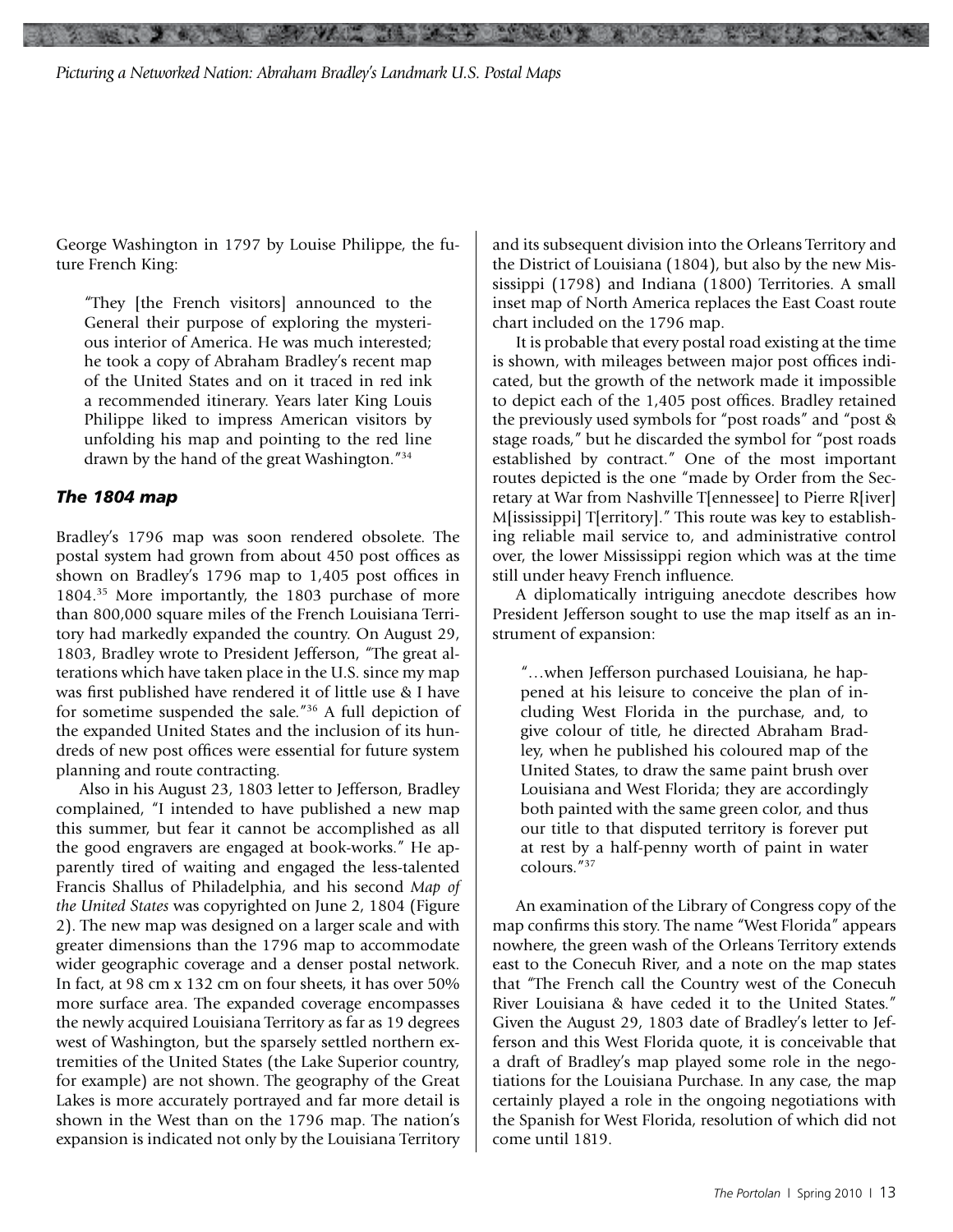

**Figure 3**. Abraham Bradley, *Map of the United States,* (ca. 1825), only known state. Courtesy of the Library of Congress, Geography and Map Division. Viewable online at *http://memory. loc.gov/cgi-bin/ query/D?gmd:3:./ temp/~ammem\_ NrF8*:: [Editor's Note: Color and brightness enhanced for clarity using PhotoShop.]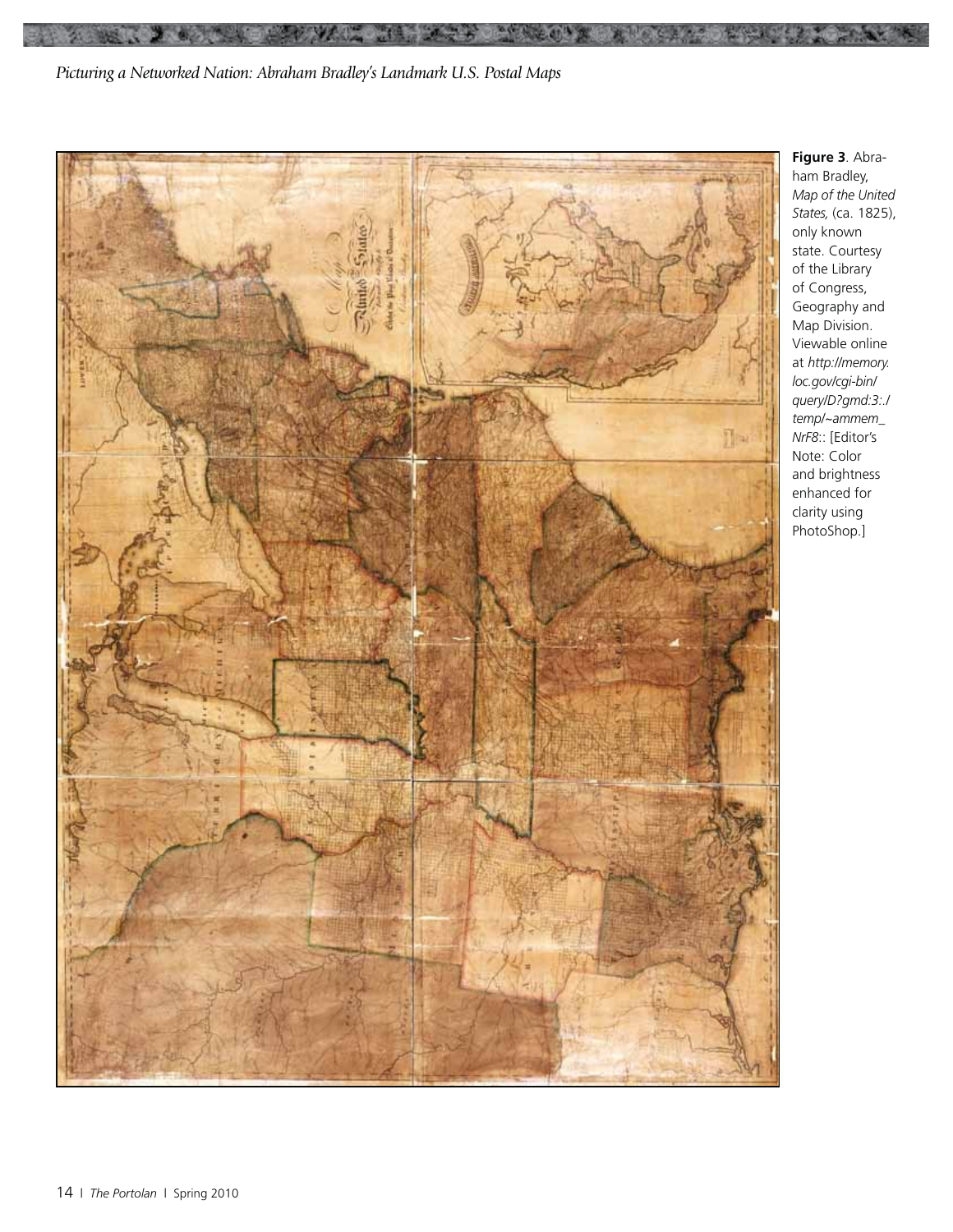The authors have located four states of the 1804 map. All retain the June 2, 1804 copyright, but from internal evidence the later states may be dated to roughly 1806, 1809 and 1812. While the first state shows more townships surveyed in Ohio than on the 1796 map, the later states may be distinguished by substantial re-engraving in the Mississippi Basin and along the Gulf Coast; the progress of the Survey of Public Lands in Indiana, Illinois, and the Mississippi Territory; the creation of the Illinois Territory (1809); and the statehood of Louisiana (1812).

#### *The Ca. 1825 Map*

At 119cm by 156 cm, Bradley's third *Map of the United States* (Figure 3) is a monumental production almost 50 per cent larger in area than the 1804 map. The map was engraved by William Harrison, Jr., who had engraved Bradley's 1796 map in Philadelphia, but had since relocated to Georgetown, Washington, D.C. It depicts the nation as far as 22 degrees west of Washington, thus including the States of Missouri and Arkansas and much of eastern Texas. As with the earlier maps, it depicts county boundaries and surveys of public lands by the General Land Office, whose work in the trans-Mississippi West is included for the first time on a map of the United States. Because of the rapid growth of the postal system since 1804, only a small portion of the approximately 5,677 post offices and only the most important of more than  $1,700$  postal roads in operation are shown.<sup>38</sup> The map employs single lines to represent some routes and double lines for others, but there is no legend to explain their respective meanings. It is striking how saturated the country had become with routes and post offices, though few are evident west of the Mississippi. (See Figures 4a, 4b, and 4c showing the progress of development in one area of the country.)

The map's date of first publication is uncertain as it bears no copyright statement, and no references to it have been found in the period press. The map refers to "Parry's track [seeking a Northwest Passage] in 1819," and to Stephen Long's 1820 western expedition. Neither of the two examples of this map examined by the authors was issued before 1825, as they include Illinois counties formed in 1825 but not those formed in 1826. Only three copies of the map are known and we were unable to examine the third copy. We have thus adopted a publication date for this map of "ca. 1825." However, the 1819–1820 expeditions depicted on the map, together with Post Office map purchases of 1827–29 discussed below, raise the possibility that states of the map were issued both before and after 1825.

#### *Print Runs and Map Survival*

**Controller State** 

There is no known print run documentation for Bradley's maps, likely because of the loss of early postal records in an 1836 fire at Post Office headquarters in Washington, D.C. The existence of three distinct maps published over a span of 29 years, two of which appeared in multiple states with significant updates, suggests a fairly large total of maps produced. Further, the print runs would have had to be large to accommodate the needs of the postal network. These maps were probably issued to the regional distribution centers, larger post offices, and post offices in politically important cities and towns. The only data on map sales comes from a Post Office report indicating the purchase of 500 copies of the ca. 1825 map from Abraham Bradley during a 24-month period from 1827–182939 at a time when total local post offices numbered about 7,500.40 Making assumptions about the relationship between Post Office map purchases and the number of existing post offices over the publication period of Bradley's maps—together with moderate sales to private individuals and other arms of Federal and State government—suggests a total print run of all known editions and states of perhaps 2,500 copies.

Surprisingly, the authors have located only 44 intact examples of Bradley maps in institutional and private collections, and another five examples missing one or more sheets (see Appendix). This level of survival strikes us as astonishingly low, even allowing for the maps' rapid obsolescence and the "wear and tear" endured by large working maps. The 1796 series appears to have the highest survival rate (i.e., the ratio of surviving copies to the estimated number of copies printed). Despite our unsuccessful attempt to locate them, it is our belief that additional examples are held by local historical societies, libraries, museums and private persons. We would welcome any information in this regard.

#### **BRADLEY'S INFORMATION SOURCES**

There is no evidence that Bradley was trained as a map maker. Yet he created a vast and complex informationsharing network comprised of local postmasters, postal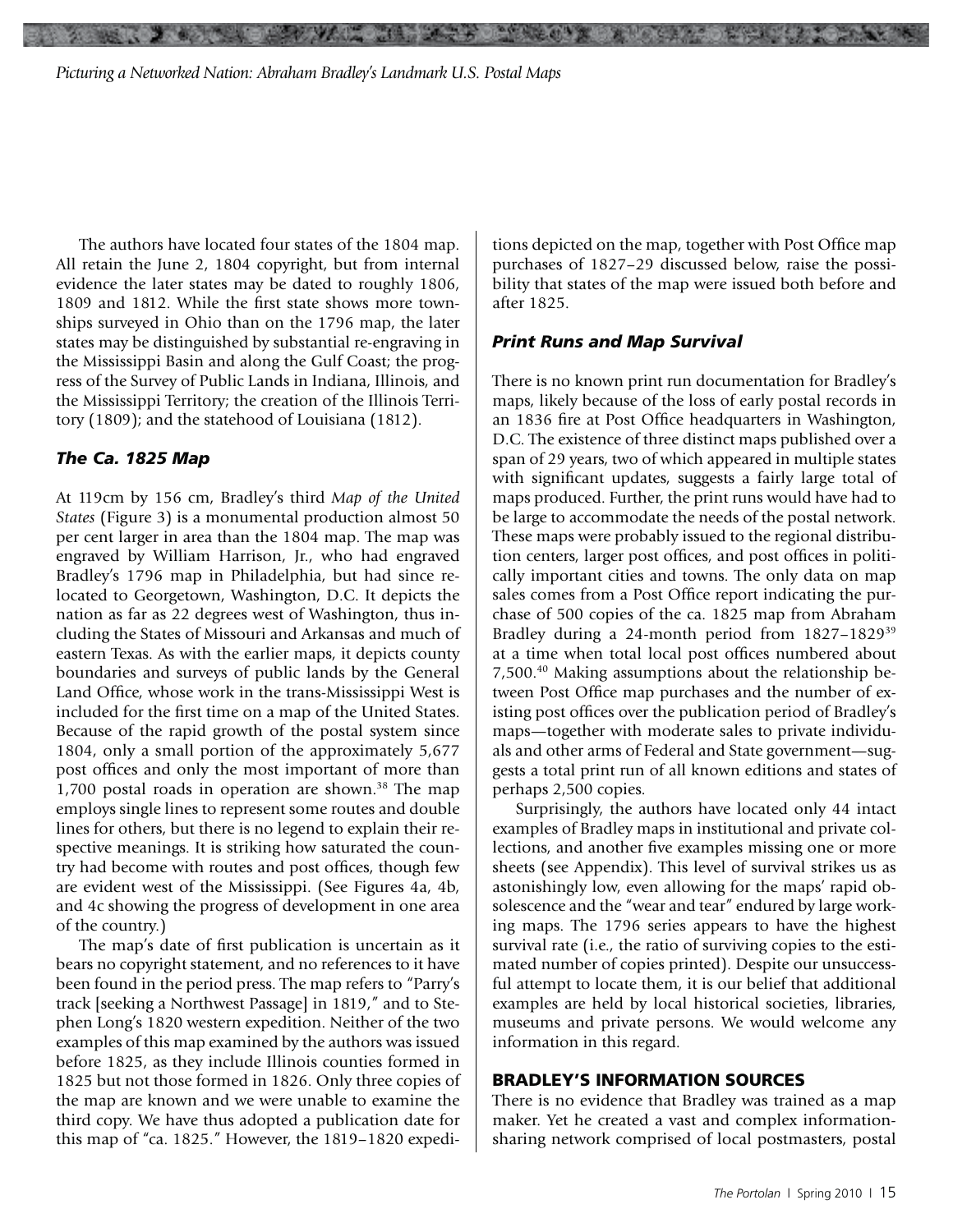contractors, surveyors hired by the Post Office, and surveyors and mapmakers elsewhere in the Federal government (particularly the U.S. Army, and the General Land Office and its predecessors). As such he was distinctly and uniquely qualified to produce postal maps of the highest order.

The authors' initial hypothesis was that Bradley compiled his maps by adding postal information (post offices, routes, and distances) to a pre-existing, commercially available map. However, a comparison with national maps by Abel Buell (1784), Osgood Carlton (1791), Samuel Lewis (1795 and 1816), Aaron Arrowsmith (1796), John Melish (1816) and others showed that none of Bradley's three maps rests on a single "base map." However, Thomas Hutchins' 1778 *A New Map of Virginia, Pennsylvania, Maryland and North Carolina* did serve as the prototype for the Great Lakes and Mississippi Basin areas as depicted on Bradley's 1796 and 1804 maps.

We conclude that Bradley's maps are complex compositions, drawn from sources both private and public. These include commercially-published regional, State, and local maps; surveys of the public lands undertaken by the U.S. Treasury Department and after 1812 the General Land Office; occasional road surveys commissioned by the Post Office Department; military and civilian surveys; and postal road information collected from postal employees and contractors. It is impossible to exhaustively review these sources in detail here, but some of the more interesting examples are cited below.

#### *Commercially-Available Maps*

Bradley sought out the best available commercial maps. Some of these were directly acquired by the Post Office. For example, an 1830 report of Post Office expenses submitted to Congress shows the purchase in 1828 of maps of New Jersey (presumably Thomas Gordon's large and important map) and Pennsylvania (perhaps a revised edition of Melish's landmark map).<sup>41</sup> It seems plausible that such purchases started when the Post Office was permanently established in 1794. Other Federal departments were certainly prolific purchasers of maps; for example, an 1823 report to Congress lists purchases of numerous maps and atlases by the Treasury Department between 1817 and 1822.<sup>42</sup>

Bradley's access to cartographic information was enhanced by his relationships with the important Philadelphia engravers, William Harrison, Jr. and Francis Shallus. Harrison worked on both the 1796 and 1825 maps and also engraved maps for cartographers such as Aaron Arrowsmith, Phillip Carrigain, Bartholemy Lafon, Samuel Lewis, Jared Mansfield, and John Strother and Jonathon Price—all of whom produced seminal maps of the United States or individual States and Territories. Shallus engraved Bradley's 1804 map, the maps in Moore and Jones' 1802 *Traveller's directory*, and Nicholas King's 1806 *Map of Red River in Louisiana* and 1811 *Map of the Mississippi.* Harrison, Shallus and others would likely have made their material available to Bradley and facilitated direct contact with mapmakers.<sup>43</sup>

**CAR WAS ARRIVED** 

Other information came from political figures who sought to support development of their dominions. In June, 1805, for example, Louisiana Territorial Governor William Claiborne sent to the Post Office a map by surveyor Bartholemy Lafon, who produced a number of important maps of New Orleans, the Orleans Territory and the lower Mississippi River. Claiborne annotated the map to indicate a proposed mail route between New Orleans and Fort Stoddert in present-day Alabama and wrote: "The Map…was made out by a Mr. Lafon from an actual survey of the country which it delineates, and ought of consequence to be very accurate. If it is so, no difficulty will be experienced in the Transportation of the Mail on the Route Marked out by the red lines…"44

#### *Federal Government Sources*

The Post Office also used private sector surveyors, though the 1836 fire probably destroyed most evidence of this activity. For example, the 1830 Post Office report to Congress mentioned earlier also records payments of \$350 to H.L. Barnum for "measuring, laying out, and surveying roads" and \$300 to W. H. Swift for three projects described as "services as topographical engineer."<sup>45</sup>

Bradley's most important source may have been the enormous network of local postal clerks and postal contractors, with whom he and other Post Office staff were in continuous contact. Though most of their communications addressed the day-to-day issues of mail delivery, these people were a ready and reliable source of information about local geography—in particular the routes and distances that make the Bradley maps so unique and important. Bradley acknowledged their assistance—along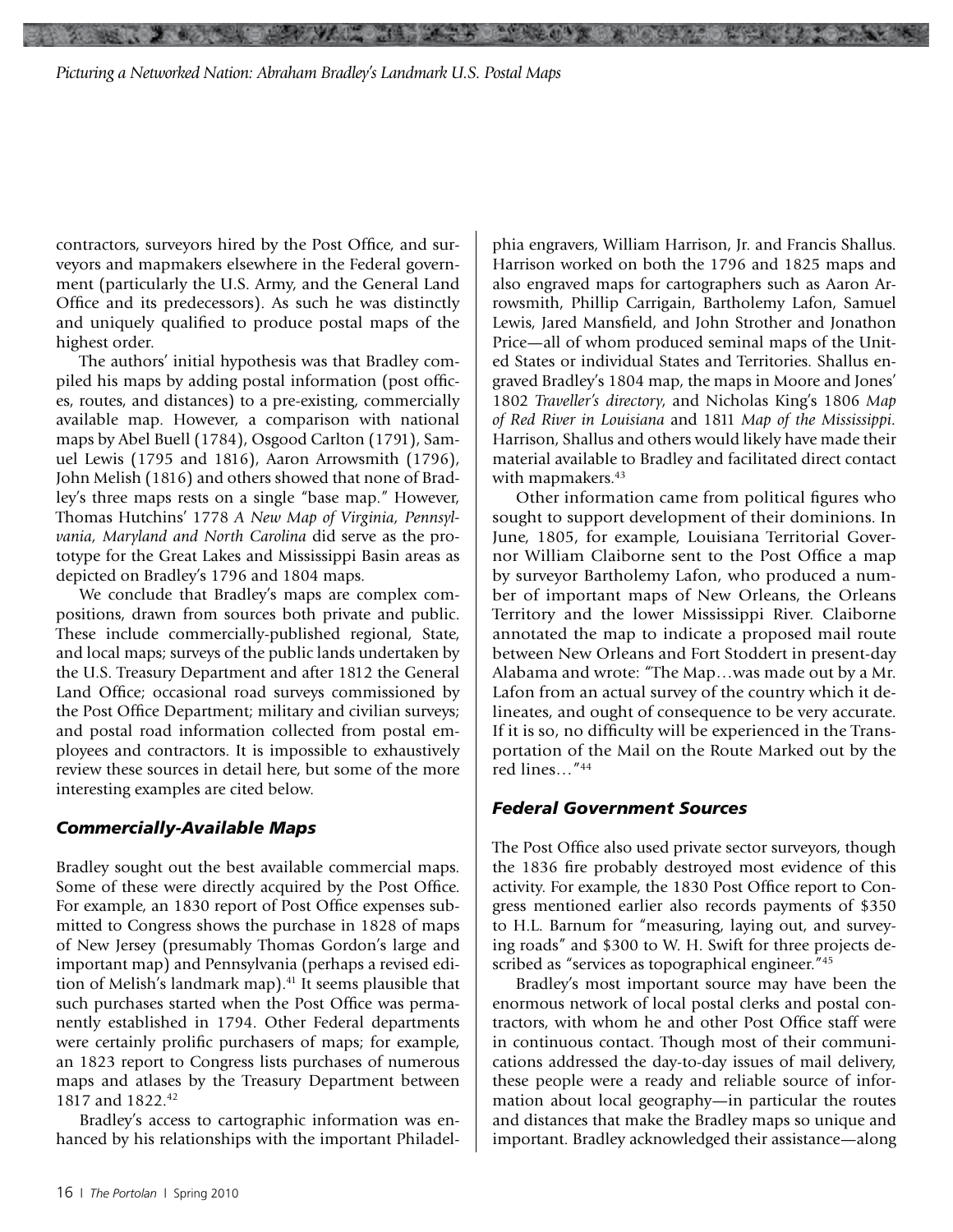with help from the legislative branch—in a November, 1796 broadside issued to correct and update information on his first postal map: "The distances noted in the map are taken chiefly from the information of Members of Congress and of Post Masters living on the routes; and it is presumed they are pretty accurate."<sup>46</sup>

Information was also obtained from other departments of the Federal government. The most important such source was the Survey of Public Lands, conducted first under the Treasury Department, and from 1812 under the new General Land Office. Bradley was methodical about including this information presumably because the surveys were seen as a prelude to settlement. For example, the 1796 map shows the Seven Ranges in Ohio along with townships surveyed under non-Federal auspices in Maine and New York, while successive states of the 1804 map track the progression of townships across the Old Northwest and the Mississippi Territory. Surveys of public lands in the trans-Mississippi region became available starting in 1817<sup>47</sup> and are shown on the 1825 map.

In the early 19<sup>th</sup> century, turnpikes, national roads, canals, and river and harbor improvements were unsystematically and intermittently funded by the United States as the country struggled to define the role of its central government. Some of these projects involved postal routes. Road surveys conducted by the U.S. Army were also an important source for Bradley. The most prominent example was previously cited—the road "made by Order from the Secretary at War from Nashville T[ennessee] to Pierre R[iver] M[ississippi] T[erritory] Distance 333 miles." Other route surveys were commissioned by the Post Office Department itself. There was a spurt of such activity just after the Louisiana Purchase, as the government sought to consolidate control over New Orleans and the southern reaches of the Mississippi River. In 1805, Postmaster General Gideon Granger ordered one Lieutenant Pratt to lay out a new route from Fort Stoddert on the Mobile River in the Mississippi Territory to New Orleans, perhaps the very route outlined by Governor Claiborne on the Lafon map he had sent to Granger in June of that year. At the same time, Granger wrote an officer named Toulmin to lay out a post road from Fort Stoddert to Pinckneyville, Mississippi Territory.48 This detailing of military engineers for postal projects may have continued for many years. Years later, the General Survey Act of 1824 authorized the President to use U.S. military topographical engineers to carry out surveys of roads and canals deemed of national importance for commercial, military, or postal service purposes. One such project was an 1826 survey identifying eight improved postal route alternatives between Baltimore and Philadelphia.<sup>49</sup>

#### *Seth Pease: In-House Cartographic Experience*

**SUSH AT 19 24** 

Collecting and compiling the above information was a major effort. Abraham Bradley may have handled it himself early in his career, but the rapidly increasing scale of Post Office operations under his supervision would have stretched his capabilities. These circumstances probably explain why surveyor and mapmaker Seth Pease joined the Post Office staff in 1803–04. Pease was known for years of surveying and mapmaking in Ohio's Western Reserve country and for work on the Holland Land Company holdings in upstate New York. He served as a senior Post Office clerk until late 1806, left to become Surveyor General of the new Mississippi and Orleans Territories, and then rejoined the Post Office in 1810 as Second Assistant Postmaster General, where he remained until 1818.50 This position was the third highest in the Post Office. Both Pease and Postmaster General Granger were natives of Suffield, Connecticut, and Granger had married Pease's sister.<sup>51</sup>

Given his extensive background as surveyor and mapmaker, it seems highly likely that Pease was an important player in Bradley's cartographic network. However, the only relevant record we have found is in the papers of the American Philosophical Society. In 1804, he and Bradley made astronomical observations at the site of the U.S. Capitol building, which data were then employed to determine the latitude and longitude of the city of Washington. Pease took additional observations at the Capitol building in 1811 and then again with Bradley in 1813.<sup>52</sup> Thus far, the only known maps issued during Pease's tenure were the 1806 and 1812 states of the 1804 map. The authors believe that Pease likely played a role in revisions of postal maps issued after 1812, not yet found or now lost.

#### **THE LEGACY OF THE BRADLEY MAPS**

Abraham Bradley's landmark maps are the product of the first nationwide mapping conducted by the Federal government—unique representations of a young, vital, and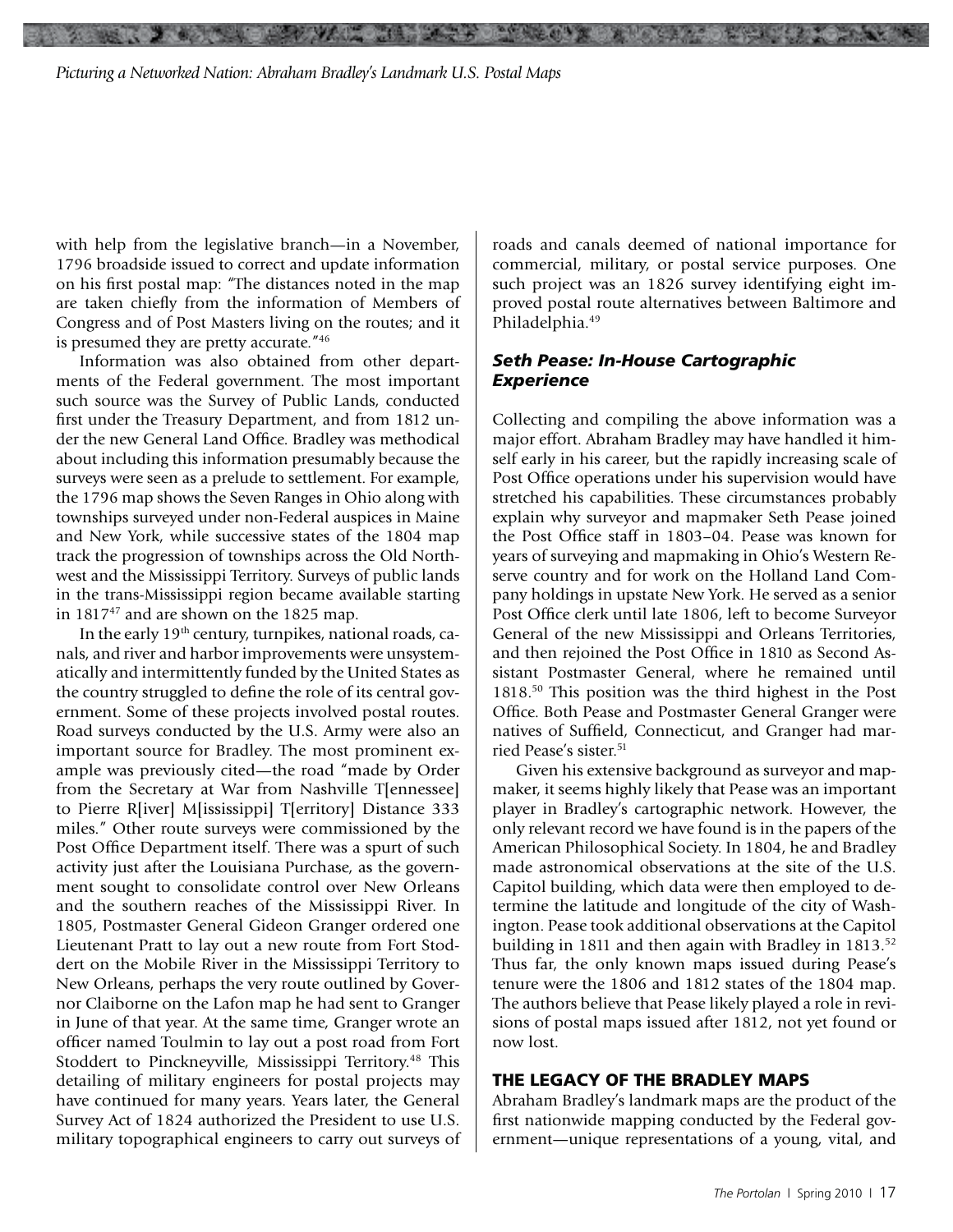expanding United States. In terms of the Post Office, the maps were management tools of the largest peacetime organization in early 19<sup>th</sup> century America. The geography was current, interconnecting road networks were clear, many more towns were shown than on other contemporary maps, and the distances between towns gave a clear sense of scale. Abraham Bradley, through his organizational talent and his dogged dedication to the mission of the Post Office, helped bring an infant organization to operational maturity. The maps are evidence of that achievement. In terms of the nation, these maps lay open a picture of America's regional population densities, level of infrastructure development, and extent of settlement, thereby revealing much about the economic, cultural, and

political characteristics of numerous regional subsections of the country.

The Bradley maps stand as significant markers in the story of America's assumption of leadership of the mapping of North America, and helped to obsolete Jedidiah Morse's 1792 observation that "Europeans have been the sole writers of American Geography....<sup>"53</sup>

#### **APPENDIX: EDITIONS AND STATES OF BRADLEY'S POSTAL MAPS, WITH LOCATIONS**

Please note that the "defining features" listed below are intended only to facilitate rapid identification and are *not*  a complete account of the differences between the variant states.

Abraham Bradley (mapmaker) / W[illiam] Harrison, Junr. and J[ames] Smither (engravers), *A map of the United States exhibiting post roads & distances: the first sheet comprehending the nine northern states, with parts of Virginia and the territory north of Ohio.* [Additional title included on second and subsequent states:] *Map of the United States exhibiting post-roads, the situations, connections & distances of the post-offices, stage roads, counties, ports of entry and delivery for foreign vessels, and the principal rivers.* Philadelphia, copyrighted Apr. 25, 1796 / Sept. 26, 1796.

| <b>STATE</b>        | <b>PUB. DATE</b> | <b>DEFINING FEATURES</b>                                                                                                                                                                                                                                                                                                                 | <b>REFERENCE</b>      | <b>EXAMPLES LOCATED</b>                                                                                                                                                    |
|---------------------|------------------|------------------------------------------------------------------------------------------------------------------------------------------------------------------------------------------------------------------------------------------------------------------------------------------------------------------------------------------|-----------------------|----------------------------------------------------------------------------------------------------------------------------------------------------------------------------|
|                     | 1796             | Northeast sheet only.                                                                                                                                                                                                                                                                                                                    | Wheat & Brun<br>#127  | Library of Congress <sup>54</sup>                                                                                                                                          |
| $\mathfrak{p}$      | 1796             | Four sheets, including new title and southeast<br>sheet with chart titled "Progress of the<br>Mail on the Maine Line." Townships shown<br>in Maine, western New York, and Seven<br>Ranges in Ohio. Copyright date of April 25,<br>1796 and J. Smither imprint in lower margin<br>of northeast sheet (not visible on joined<br>examples). | Wheat & Brun<br>#128  | Amer. Geog. Society, Amer. Philos. Society, Harvard<br>(sheets not joined, southeast sheet not present), Libr. of<br>Congress, Maine Hist. Society (incomplete), NY Public |
| $\overline{3}$      | 1797             | Georgia now appears on two lines as "GEOR /<br>GIA." Copyright date of Sept. 26, 1796 added<br>in upper-left margin. Publication date of 1797<br>based on number of post offices shown.                                                                                                                                                  | Wheat & Brun<br> #129 | Boston Public, British Libr., Libr. of Congress, Mass. Hist.<br>Society, NY Public, Osher Map Libr., Univ. of Mich.-<br>Clements, private collection                       |
| 4                   | 1800             | Note in Georgia reads "All West of this<br>line is claimed both by the United States<br>and by Georgia." Symbol for "Post roads<br>discontinued" added to legend in ocean east<br>of South Carolina. Publication date of 1800<br>based on number of post offices shown.                                                                  | Wheat & Brun<br>#130  | Barry MacLean, Hagley Museum and Library, John Carter<br>Brown, Libr. Of Congress, Nat'l Postal Museum, Yale                                                               |
| <b>Not</b><br>known | Not known        | Not known                                                                                                                                                                                                                                                                                                                                |                       | Biblioteca Nacional de Portugal                                                                                                                                            |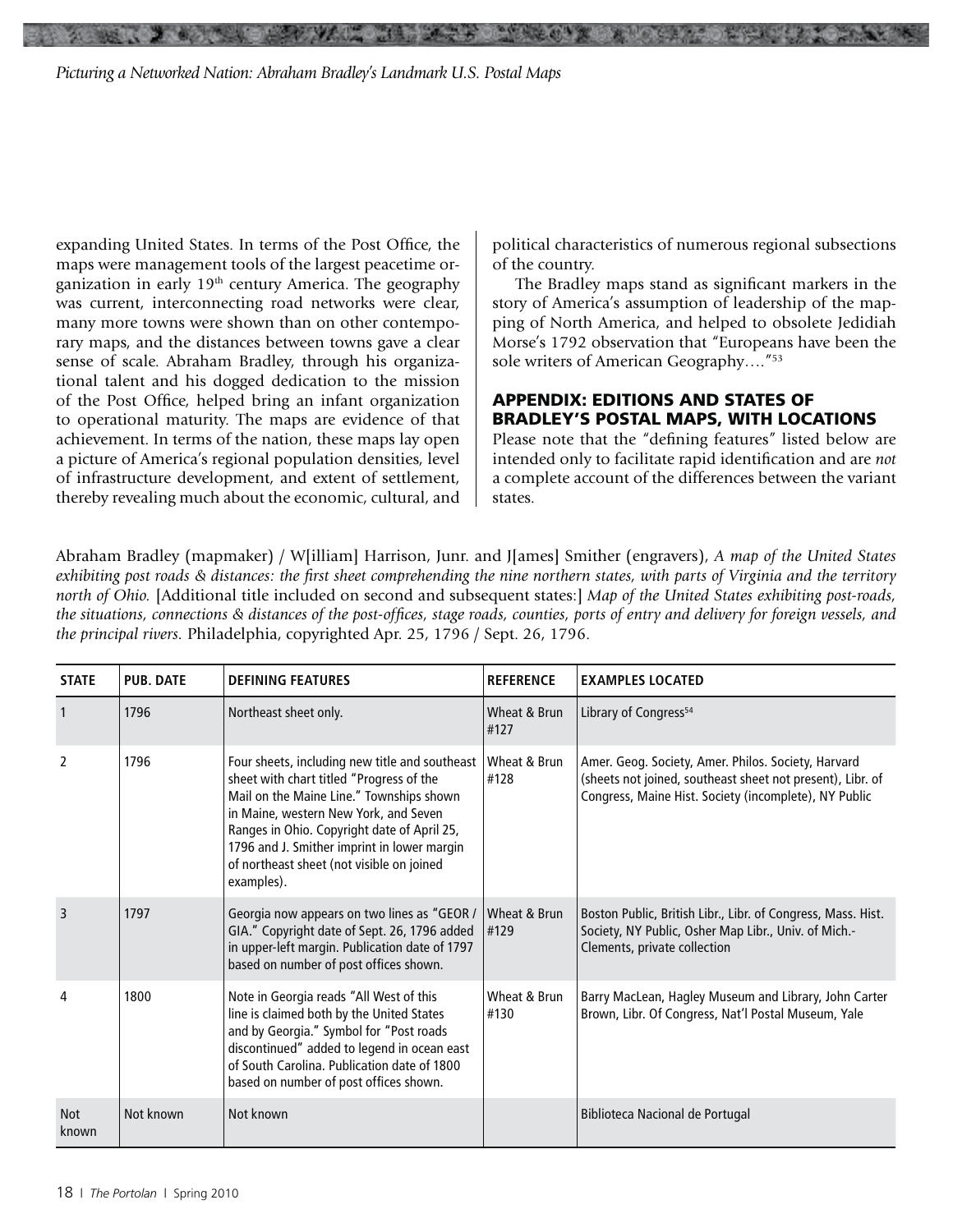Abraham Bradley (mapmaker) / Francis Shallus (engraver), *Map of the United States: exhibiting the post-roads, the situations, connexions & distances of the post-offices, stage roads, counties & principal rivers.* Philadelphia, copyrighted June 2, 1804.

| <b>STATE</b>   | <b>PUB. DATE</b> | <b>DEFINING FEATURES</b>                                                                                                                                                                                                                           | <b>REFERENCE</b> | <b>EXAMPLES LOCATED</b>                                                                                                                                                                             |
|----------------|------------------|----------------------------------------------------------------------------------------------------------------------------------------------------------------------------------------------------------------------------------------------------|------------------|-----------------------------------------------------------------------------------------------------------------------------------------------------------------------------------------------------|
| $\overline{1}$ | 1804             | Note in Gulf south of Florida Panhandle<br>refers to "Conecuh" River. Illinois and<br>Indiana separated by dotted line, but named<br>only "Indiana."                                                                                               |                  | Barry MacLean (3 copies), Libr. of Congress, MD Hist.<br>Society, private collection                                                                                                                |
| $\mathcal{L}$  | ca. 1806         | Note in Gulf now refers to "Perdido"<br>River. Orleans Territory west of Mississippi<br>re-engraved, with rivers changed and Gulf<br>Coast shifted south. Adds "Frontier House<br>1806" along Red River in Louisiana.                              |                  | Amer. Phil. Society, Boston Athenaeum, Libr. of Congress,<br><b>MD Hist. Society</b>                                                                                                                |
| 3              | ca. 1809         | Township surveys introduced in Indiana (but<br>not Illinois), Illinois Territory named, and ca.<br>25 towns added to Ohio Fire Lands.                                                                                                              | Rumsey #3043     | Libr. Co. of Phila., Barry MacLean, Phila. Free Library,<br>David Rumsey, Univ. of Virginia, Yale-Sterling, private<br>collection                                                                   |
| 4              | ca. 1812         | Orleans Territory renamed "Louisiana,"<br>Louisiana Territory renamed "Missouri<br>Territory." Township surveys introduced in<br>southern Illinois and Mississippi. Mississippi<br>River re-engraved from the Ohio north to the<br>Wyaconda River. | Rumsey #2929     | Amer. Geog. Society, (incomplete), Library of Congress<br>(two copies, of which one incomplete), David Rumsey,<br>Univ. of Chicago, Univ. of Mich-Clements, Univ. of Mich.-<br>Hatcher (incomplete) |

Abraham Bradley (mapmaker), *Map of the United States: intended chiefly to exhibit the Post Roads & distances.* Washington, D.C., [ca. 1825].

| <b>STATE</b> | <b>PUB. DATE</b> | <b>DEFINING FEATURES</b>                                                                                                                                  | <b>REFERENCE</b> | <b>EXAMPLES LOCATED</b>          |
|--------------|------------------|-----------------------------------------------------------------------------------------------------------------------------------------------------------|------------------|----------------------------------|
| Not known    | ca. 1825         | Dating based on presence of Illinois counties<br>formed in 1825 but not those formed in<br>1826. Also, does not show Arkansas counties<br>formed in 1825. |                  | Boston Public, Libr. of Congress |
| Not known    | Not known        | Not known                                                                                                                                                 |                  | Barry MacLean                    |

#### **THE AUTHORS**

*—Michael Buehler is the principal of Boston Rare Maps, a firm specializing in important, rare and unusual American maps and prints. Larry Caldwell is a long-time collector of maps profiling the exploration and settlement of North America. He*  *serves on the Board of Directors and the Board of Review of the Leventhal Map Center at the Boston Public Library. Both are members of the Washington Map Society.*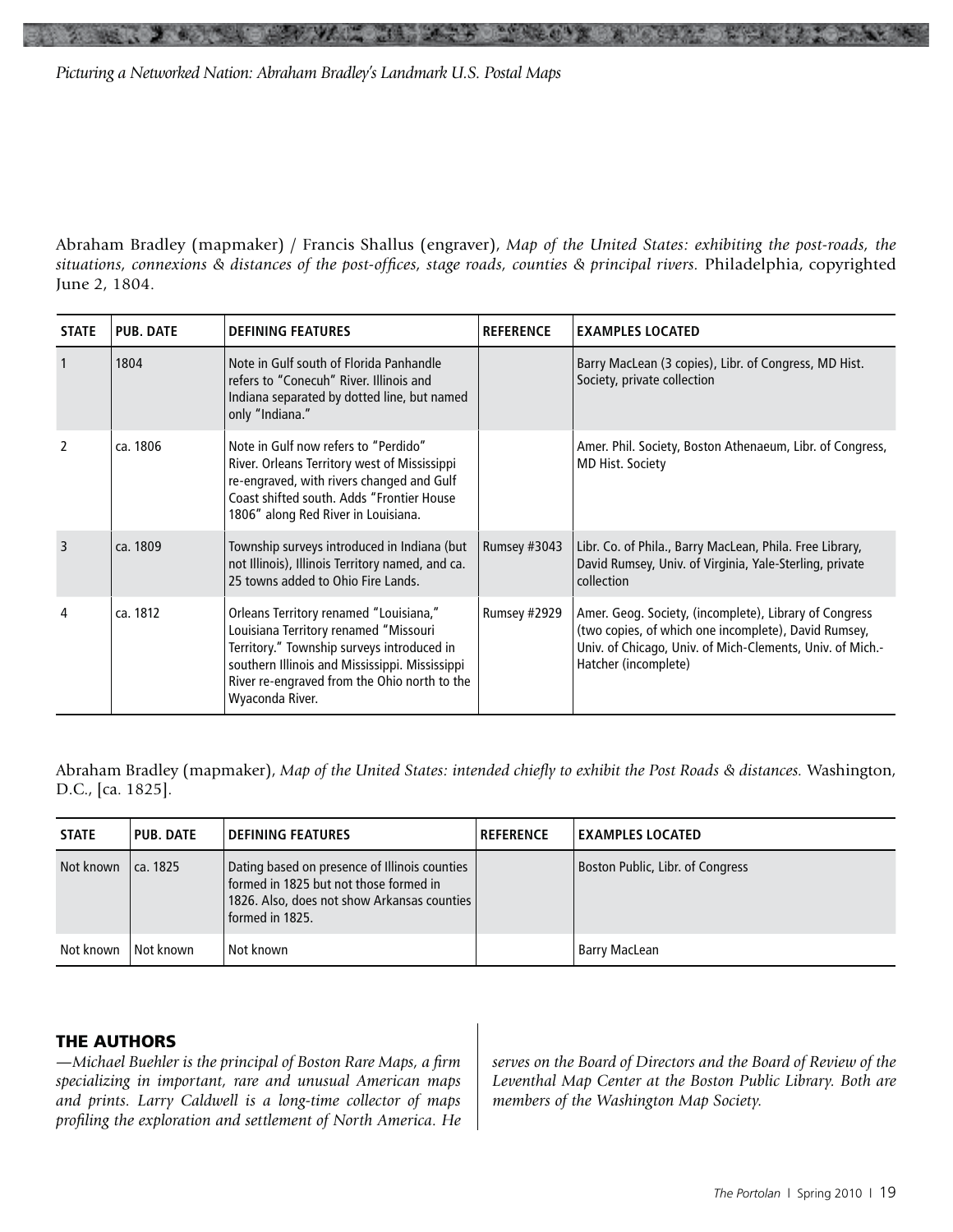#### **ENDNOTES**

- 1 Ginny Mason, "The U.S. Post Office Department, Division of Topography: The Conception, Production, and Obsolescence of Postal Mapping in the United States" (unpublished master's thesis). University of Wisconsin, Madison, 2002, p. 75.
- 2 Wade & Gideon, printers, "Table of Post Offices in the United States." Washington City, 1825, p. 131.
- 3 Richard R. John, *Spreading The News.* Cambridge, MA: Harvard University Press, 1995, pp. 3, 6. Most of the Post Office operations descriptions which follow come from John's book. It is an excellent overview of the Post Office prior to the development of the telegraph in 1844.
- 4 John, ibid., pp. 48, 107.
- 5 [Gideon Granger, Postmaster General], "Letter and Report From the Post-Master General Accompanying a List of Post Roads Which have not produced one third of the expense of carrying the Mail." [Washington, D.C.], December 24, 1801.
- 6 John, op. cit., p. 73.
- 7 Ibid., p. 91.
- 8 General Post Office, Executive Section, "Register of Officers and Agents, Civil, Military, and Naval, in the Service of the United States on 30<sup>th</sup> September, 1825." Washington City, 1825, p. 3. An estimated fifteen of the clerks were assigned to review reports required from local postmasters. See also, John, op. cit., pp. 74 and 90 and Wade & Gideon, op. cit., p. 131.
- 9 John, op. cit., p. 38.
- 10 U.S. Congress, House (1<sup>st</sup> Congress, 2<sup>nd</sup> Session), "No. 2. Survey and Publication of the Post Roads. Communicated to the House of Representatives, April 27, 1790." (In *American State Papers. Miscellaneous. Volume II.* Washington: Gales and Seaton, 1834, p. 8.)
- 11 U.S. Congress, House (2nd Congress, 1st Session), "A bill to establish the post-office and post-roads within the United States." Philadelphia: Childs and Swaine, 1791, p. 7.
- 12 George B. Kulp, *Families of the Wyoming Valley, Sketches of the Bench and Bar of Luzerne County, Pennsylvania.*  Wilkes-Barre, PA, 1890, vol. III, p. 1054.
- 13 Litchfield (Conn.) Historical Society, "A History of the Litchfield Law School." At *http://www.litchfieldhistoricalsociety.org/history/law\_school.php*.
- 14 Charles S. Bradley, "The Bradley Family and the Times in Which They Lived." *Records of the Columbia*

*Historical Society.* Washington, D.C., 1903, vol. 6, pp. 123–142.

15 John, op. cit.,

**Secret Street** 

- 16 *Connecticut Mirror,* vol. XXI no. 1055 (Sept. 19, 1829), p. 2.
- 17 During the mid-1820's, the Post Office received each year about 6,000 bids seeking over 400 different carriage contracts. The 400 contracts covered carriage in different regions in different years on a rolling basis. John, op. cit., p. 94.
- 18 John, op. cit., p. 106.
- 19 Charles S. Bradley, op. cit.
- 20 See for example *New Hampshire Sentinel,* vol. XXXI, no. 44 (Oct. 30, 1829), p. 3.
- 21 John, op. cit., p. 70.
- 22 The Clerk of the House was directed to purchase 5 copies of Bradley's map on December 18, 1804. U.S. Congress, House (8th Congress, 2nd Session), *Journal.*  City of Washington: Samuel Harrison Smith, 1804 [but 1805], p. 136.
- 23 *The Eastern herald And Gazette of Maine,* Feb. 27, 1797, p. 3*.*
- 24 *Gazette of the United States,* vol. X no. 1269 (Oct. 3, 1796), p. 3.
- 25 U.S. Congress, Senate  $(21<sup>st</sup>$  Congress,  $2<sup>nd</sup>$  Session), "No. 109. Condition of the Post Office Department. Communicated to the Senate, March 3, 1831." (In *American State Papers. Post Office Department.* Washington: Gales and Seaton, 1834, pp. 305, 307, 308, and 309.)
- 26 *New Hampshire Sentinel,* vol. XXXI no. 44 (Oct. 30, 1829), p. 3.
- 27 Dimensions obtained from examples held by the Library of Congress and bearing call numbers G3700 1796 .B72 Vault (1796 map), G3700 1804 .B7 Vault Oversize (1804), and G3700 1825 .B7 TIL (1825).
- 28 Wheat and Brun, *Maps and Charts Published in America Before 1800.* New Haven: Yale University Press, 1969, pp. 25–26 (item 127).
- 29 The Library of Congress holds the copy submitted by Bradley for copyright (call number G3700 1796 .B72 Vault), the verso of which bears the original deposit slip.
- 30 Wade & Gideon, op. cit.
- 31 The three states of the four-sheet map are also described in Wheat and Brun, ibid., p. 26 (items 28–30).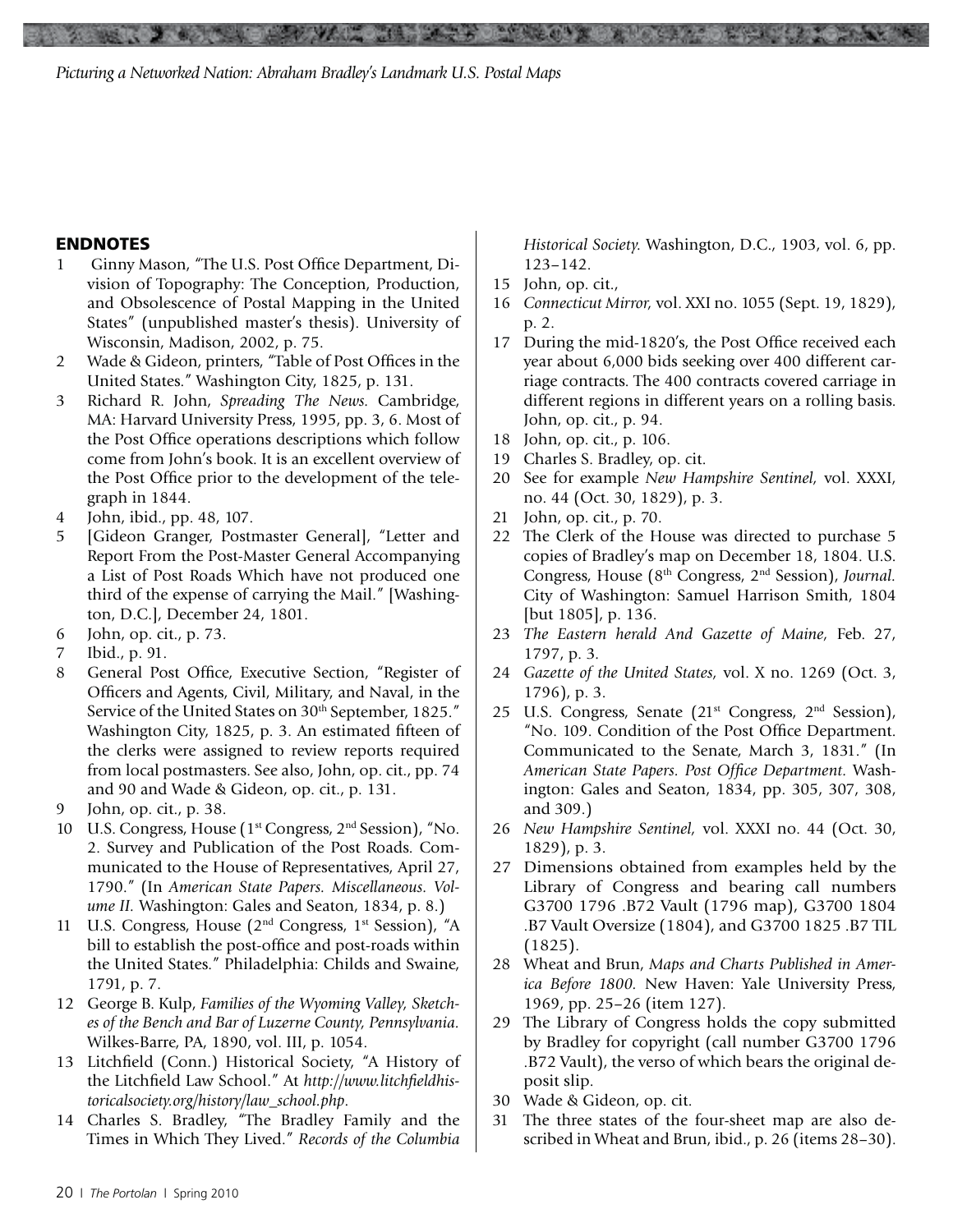

**Figure 4a**. Bradley, 1796. Comparison of part of Kentucky and the Old Northwest as depicted on the three maps. Courtesy of the Library of Congress, Geography and Map Division.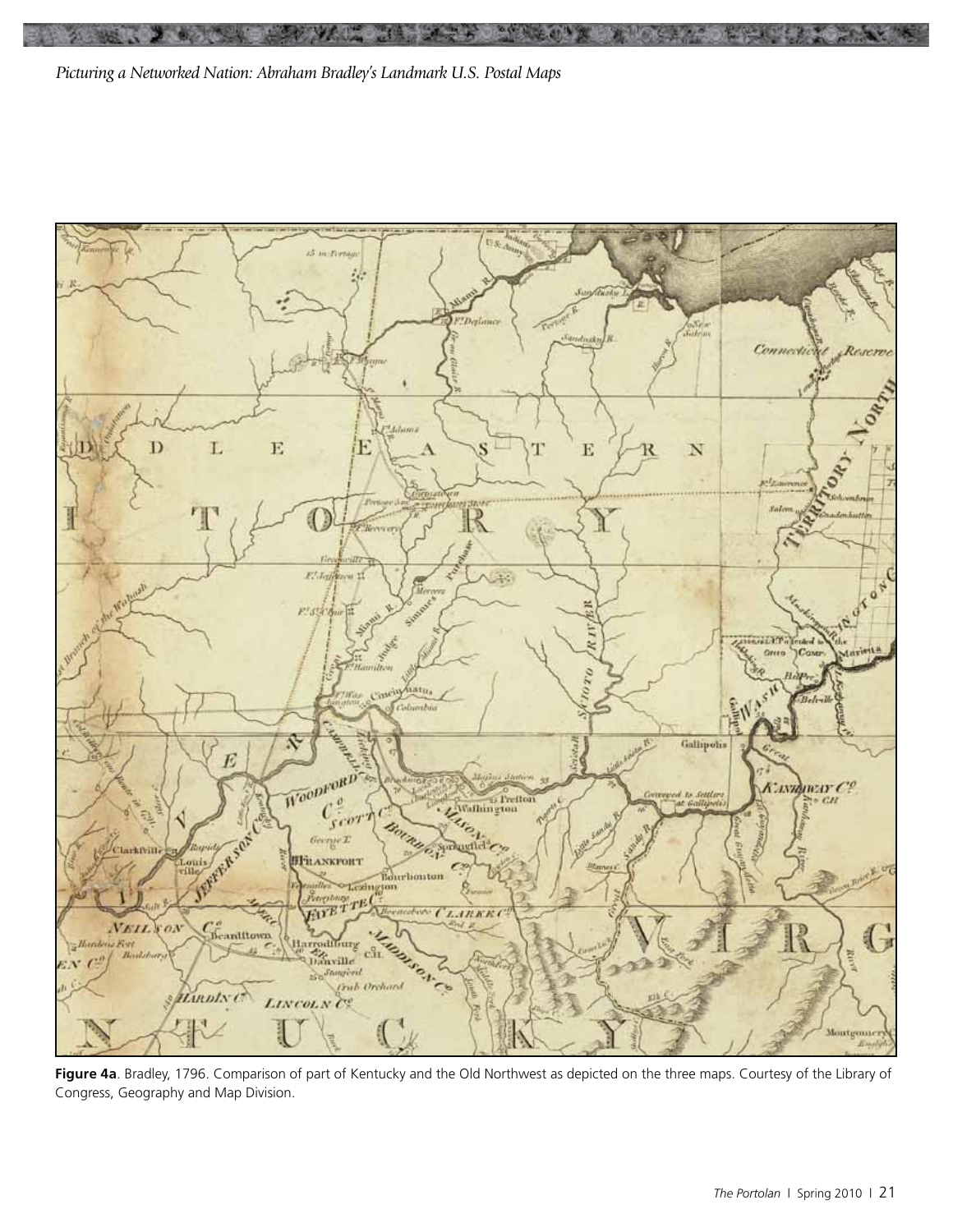

**1939** 

**Figure 4b**. Bradley, 1804. Comparison of part of Kentucky and the Old Northwest as depicted on the three maps. Courtesy of the Library of Congress, Geography and Map Division.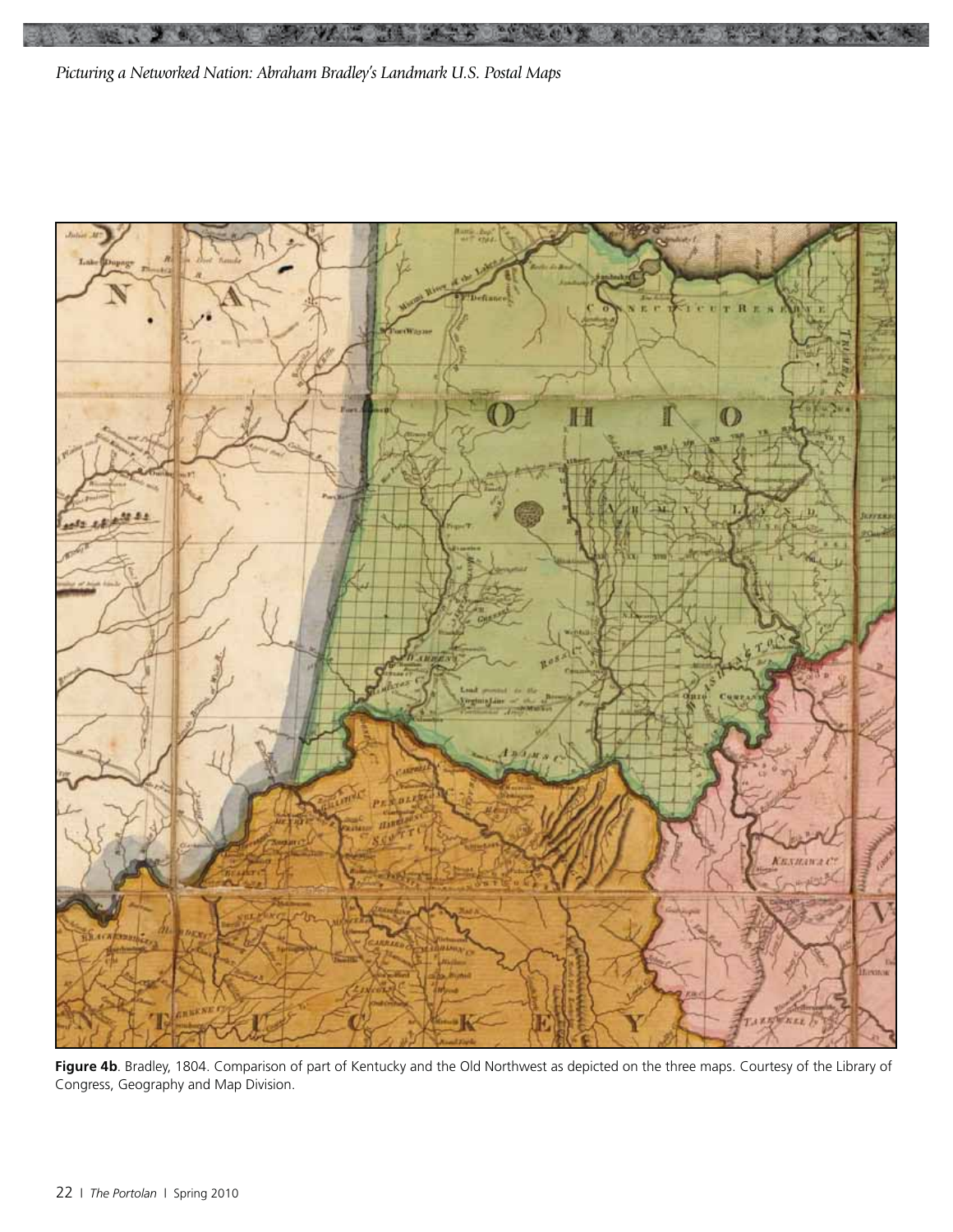

**Figure 4c**. Bradley, ca. 1825. Comparison of part of Kentucky and the Old Northwest as depicted on the three maps. Courtesy of the Library of Congress, Geography and Map Division. [Editor's Note: Color and brightness enhanced for clarity using PhotoShop.]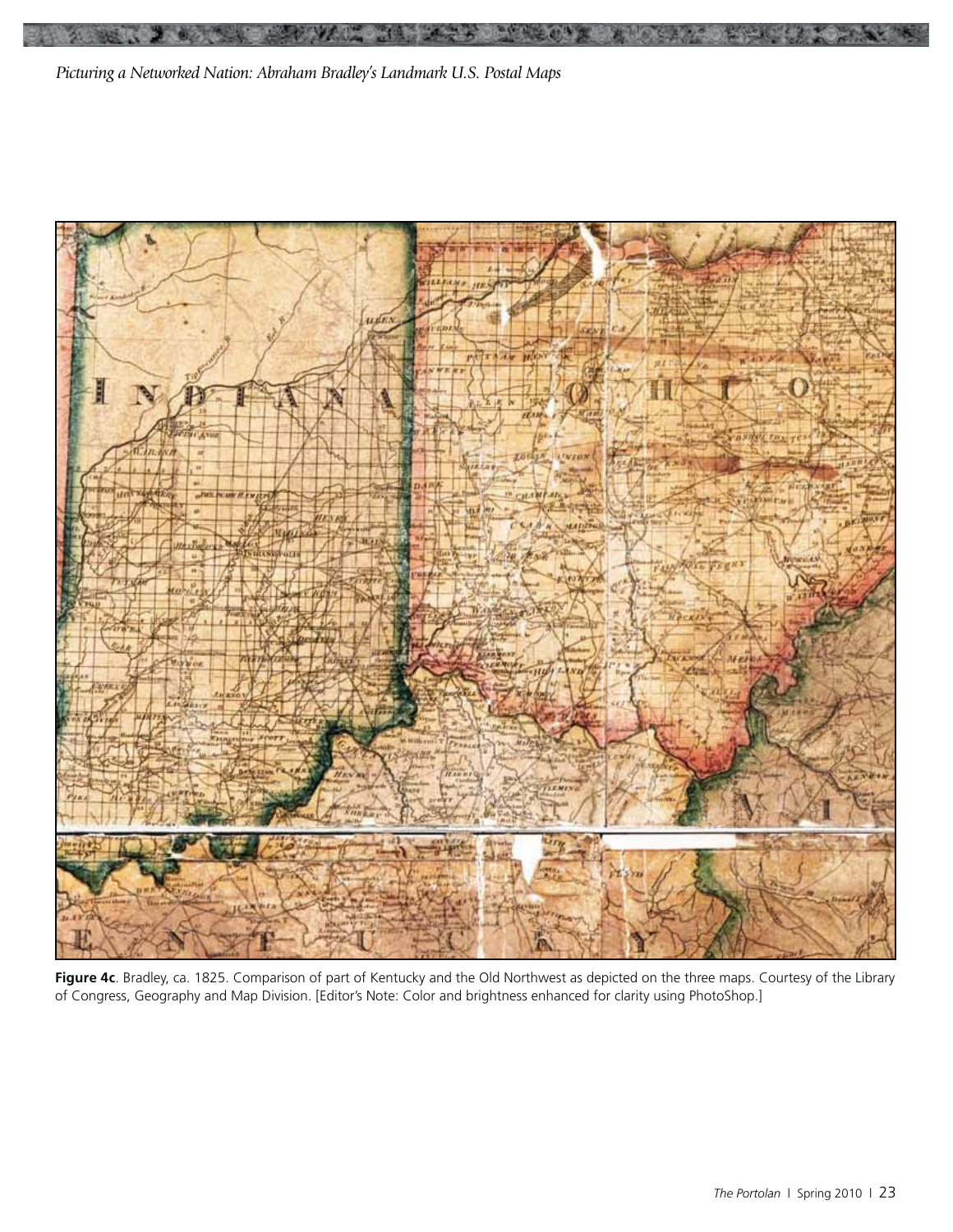It should be noted that Wheat and Brun erroneously refer to the 1804 map as "state V" of the 1796 map.

- 32 John Hessler, unpublished conversation at Library of Congress Geography and Map Division, Washington, D.C., Feb. 16, 2010.
- 33 See Wade & Gideon, op. cit.
- 34 Morris Bishop, "Louise Phillipe in America." *American Heritage Magazine,* vol. 20 no. 3 (April, 1969).
- 35 Wade & Gideon, op. cit
- 36 Abraham Bradley, junr., Letter to Thomas Jefferson, Aug. 29, 1803. *The Thomas Jefferson Papers Series 1. 1651–1827. General Correspondence.* Library of Congress, Washington, D.C.
- 37 "Disputed Indian Boundary." *Salem Gazette*, vol. XX-VIII no. 27 (Nov. 1, 1814), p. 3.
- 38 Wade & Gideon, op. cit.
- 39 U.S. Congress, Senate (21st Congress, 2nd Session), op. cit.
- 40 Wade & Gideon, op. cit.
- 41 U.S. Congress, Senate (21st Congress, 2nd Session), op. cit. p. 307.
- 42 U.S. Congress, House  $(17<sup>th</sup> Congress, 2<sup>nd</sup> Session)$ , "House Doc. 96. Letter From the Secretary of the Treasury Transmitting Statements, Shewing [sic] The Newspapers, Journals, Charts, Instruments, Maps, &c." Washington: Gales & Seaton, February 25, 1823, pp. 8–9. Similar reports were submitted by the Secretaries of the Navy, State and War.
- 43 Ben A. Smith and James W. Vining, *American Geographers, 1784–1812.* Westport, CT: Praeger Publishers, 2003, pp. 152, 274–75.
- 44 William Charles Cole Claiborne, *Official Letter Books 1801–1816,* ed. Dunbar Rowland. Jackson, Miss., 1917, vol. 3, pp. 97–98 (Quoted in Walter Ristow, *American Maps and Mapmakers.* Detroit: Wayne State University Press, 1985, p. 140.) There is some disagreement about which Lafon map was sent by Claiborne: Ristow argues that it was a never-published or now-lost 17-sheet map of the Lower Mississippi, advertised in the *National Intelligencer and Washington Advertiser* of Nov. 22, 1805. Others assert that it was Lafon's *Carte Generale du Territoire d'Orleans* (Alfred E. Lemmon, John T. Magill and Jason R. Wiese, eds., *Charting Louisiana.* New Orleans: Historic New Orleans Collection, 2003, p. 126.) In either case, the map sent by Claiborne would have had to be a manu-

script fair copy or a pre-publication proof.

- 45 U.S. Congress, Senate (21st Congress, 2nd Session), op. cit. p. 311–312.
- 46 Abraham Bradley, *TABLE of POST-OFFICES in the United States…* Philadelphia, Nov. 2, 1796.
- 47 Ristow, op. cit.
- 48 Wesley Everett Rich, *History of the United States Post Office to the Year 1829,* Cambridge, MA: Harvard University Press, 1924, p. 82.
- 49 U.S. Congress, House  $(19<sup>th</sup> Congress, 2<sup>nd</sup> Session)$ , "No. 94. Letter From the Postmaster General Transmitting A Report of General Bernard, Of Surveys of Routes For a Post Road From Baltimore to Philadelphia." Washington: Gales & Seaton, February 12, 1827.
- 50 Silvio A. Bedini, "Seth Pease, Astronomer Surveyor of the Public Lands, Part 2." *The American Surveyor,* vol. 3 no. 2 (March/April, 2006), p. 76 ff.
- 51 Kent Memorial Library (Suffield, CT), "Gideon Granger, Jr. (1767–1822)." At *http://suffield-library.org/ localhistory/granger.htm*.
- 52 U.S. Congress, House (17<sup>th</sup> Congress, 1<sup>st</sup> Session), "No. 508. Longitude of the Capitol. Communicated to the House of Representatives, January 9 and March 19, 1822." (In *American State Papers. Miscellaneous. Volume II.* Washington: Gales and Seaton, 1834, pp. 762, 768.)
- 53 Jedidiah Morse, *The American Geography.* London: John Stockdale, 1792 (2nd ed.), p. i.
- 54 Wheat and Brun cite a second example at the British Museum (now British Library), but as of the time of publication this copy has not been located.